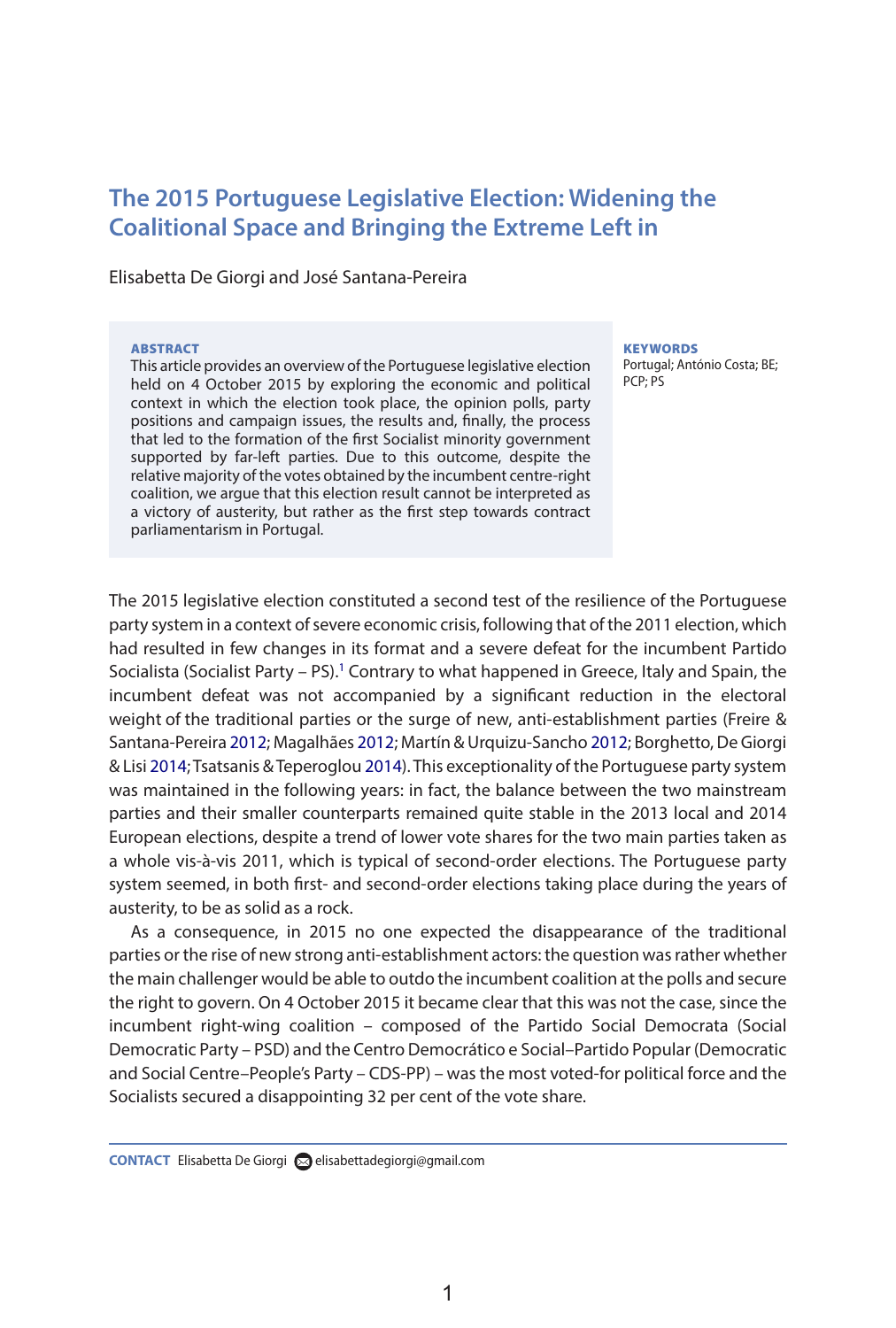Many foreign newspapers chose to report the election result as 'Portugal's austerity government wins re-election',<sup>2</sup> highlighting above all the electorate's endorsement of the incumbent government at a time when governing parties were facing a popularity crisis all over Southern Europe. The situation was far more complex than that, though. While it was true that the parties that had implemented the adjustment programme from 2011 onwards obtained the relative majority of votes, austerity cannot be said to have won the election. Indeed, many features suggest quite the opposite. To begin with, the so called 'anti-austerity' parties in parliament – i.e. Bloco de Esquerda (Left Bloc – BE) and Partido Comunista Português (Portuguese Communist Party – PCP) in coalition with Partido Ecologista 'Os Verdes' (The Greens – PEV) – obtained 18 per cent of the votes. The BE, in particular, doubled its 2011 result. Also, the governing coalition Portugal à Frente (Portugal Ahead – PAF) lost 12 percentage points vis-à-vis its 2011 result. Moreover, the sum of the votes obtained by the three parties that had alternated in government in the preceding decades (the PS, PSD and CDS-PP) was the lowest since 1985. Lastly, the election results led to a government headed by the main opposition party (the PS) with the support of the far left  $3$  for the first time in the history of democratic Portugal.

This article attempts to provide an overview of the most recent legislative election in Portugal, including the process that led to the formation of a minority PS government in late November 2015, and offers tentative answers to some of the questions that arose both before and after the election. How did the incumbents during one of the worst periods of recession in recent Portuguese history manage to secure the voters' confidence and obtain a relative majority in this election? Why did no new strong political challenger appear on the scene as happened in other Southern European countries after 2008?

The article is divided into five sections. The first introduces the economic and political context in which the election took place, and is followed by the presentation of the main political players in this electoral contest. The opinion polls and leader performance assessments, party positions and campaign issues are discussed in the following section. After that, we present and examine the election results. The last section outlines one of the longest processes of government formation in Portuguese history and its final outcome. The article ends with some concluding notes on the nature and impact of the 2015 legislative election in Portugal.

# **The economic and political context: a visit from the troika and its mementos (2011–15)**

After the outbreak of the global financial crisis, the Portuguese economy shrunk by nine per cent between 2008 and 2013 and unemployment, which had already risen from 6.2 to 8.8 per cent in the 2002–08 period, continued to grow, reaching a peak of 16.4 per cent in 2013. The second Socialist government led by José Sócrates (in office since 2005) initially managed to approve the austerity packages required by the European Union (EU), thanks to the PSD's cooperation, but had to resign after the rejection of an additional package in parliament (March 2011). A bailout was then requested and a memorandum of understanding (MoU) was signed in May by the lenders – the European Commission, the European Central Bank (ECB) and the International Monetary Fund (known as the 'troika') – and three parties (PS, PSD and CDS-PP). This would mean that, no matter which party won the successive election, the new executive would be constrained by the commitments to the international lenders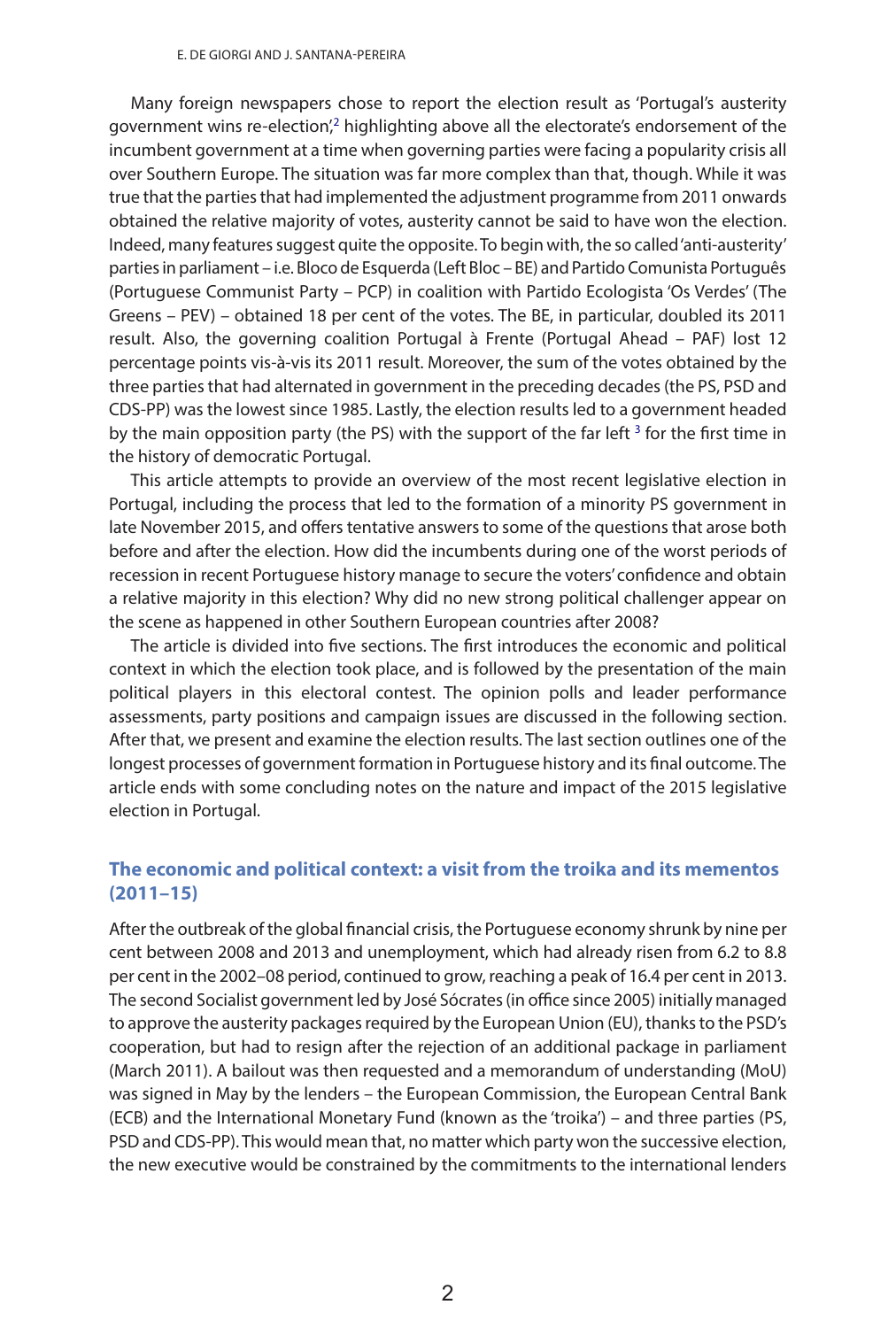(De Giorgi, Moury & Ruivo 2015), as in Ireland (Mair 2011). By contrast, the radical parties (PCP, PEV and BE) considered the bailout antidemocratic and unnecessary and refused to participate in the talks with the troika. In June the centre-right PSD won the legislative election but, to secure a majority of members of parliament, had to form a post-electoral coalition with the right-wing CDS-PP (Magalhães 2012).

Thereafter, the Passos Coelho cabinet put its heart and soul into the approval of austerity measures considered essential for the success of the adjustment programme and the economic recovery plan. In this regard, two contradictory narratives coexist: some observers argue that, since the beginning of the crisis, governments have been forced to implement unpopular reforms in exchange for bailout loans (Ladi 2014) or because of implicit warnings by the supranational institutions (Sacchi 2015); others claim that the crisis empowered governments to pass reforms they had sponsored all along (Moury & Freire 2013). Left-wing parties such as BE and PCP accused the executive of Passos Coelho of the latter from the start of its mandate, while the PS subsequently echoed this sentiment although it had signed the bailout together with the two right-wing parties.

Portugal ended its adjustment programme in May 2014 and, like Ireland and unlike Greece, did not need a second bailout. The official economic accounts for 2014 showed that the economy displayed signs of recovery: for the first time since 2011 gross domestic product (GDP) growth rate was positive (albeit weak: 0.9 per cent), and the unemployment rate fell from 16.4 to 13.3 per cent.<sup>4</sup> Moreover, while most citizens described the country's economic situation as bad, the proportion believing that the situation would improve in the following year rose from four per cent in November 2011 to 27 per cent in May 2015.<sup>5</sup>

The four years following the 2011 legislative election were far from tranquil. The PS started by adopting a cooperative stance towards the government, contributing to the approval of its most relevant measures and voting against the motions of censure presented by the PCP and BE. Its voting behaviour was actually irrelevant to the safe passage of the government's legislation, as the centre-right executive had an absolute majority, so its conduct was even more significant and certainly owed to a sense of responsibility towards the supranational actors involved in the bailout. In contrast, BE, PCP and PEV sustained their highly conflictual behaviour towards the government, proving once again the difference between mainstream and extreme parties in opposition, even in times of crisis (De Giorgi & Moury 2015). However, in late 2012, the PS voted against both a second amendment to the 2012 budget and the 2013 budget and thereafter started to align in parliament with the other left-wing parties (De Giorgi, Moury & Ruivo 2015), voting against critical and highly politicised bills. Furthermore, the PS requested a review of the constitutionality of some austerity laws approved by the centre-right majority and, on key issues, the Constitutional Court ruled in their favour, thus pushing the government to find alternative measures under the pressure of the international lenders.

Two second-order elections took place during the 2011–15 legislature. The PS managed to win both the 2013 local elections (Jalali 2014) and the 2014 European election (Freire & Santana-Pereira 2015). In the latter, the governing parties obtained a very poor result (27.7 per cent): 22 percentage points less than their combined 2011 vote shares (50.4 per cent) and 12 percentage points less than their joint results in the 2009 European Parliament (EP) election. The PS result was also disappointing, as its electoral growth vis-à-vis 2009 and 2011 was feeble (26.5 per cent in 2009; 28.1 per cent in 2011, 31.5 per cent in 2014). In similar circumstances (2004), the PS had been able to win the European election by a landslide (Freire & Santana-Pereira 2015). This meagre Socialist victory was widely discussed in the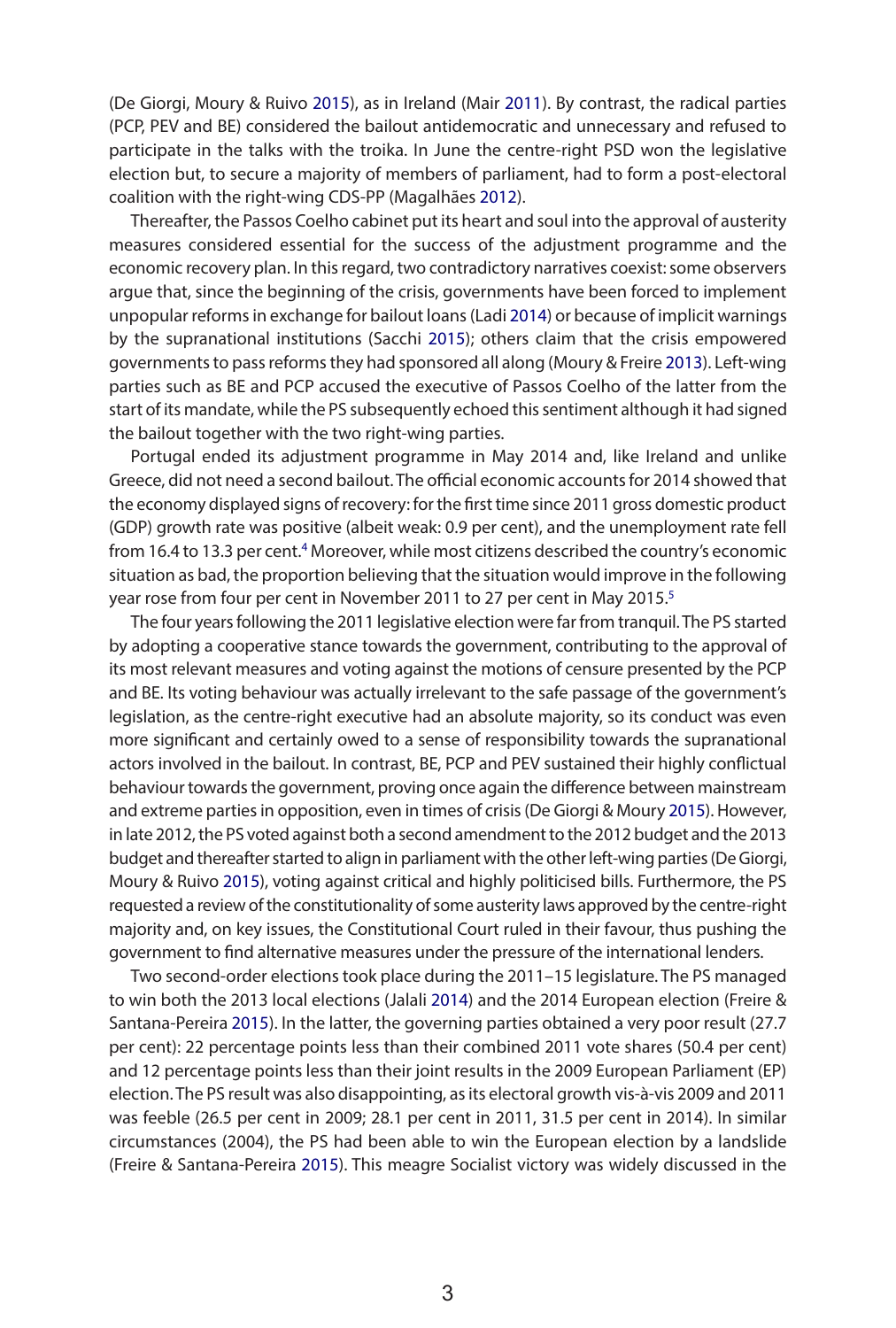public arena, led to internal turmoil and was one of the reasons behind the replacement of the party leader the following autumn.

In late 2014, Portuguese politics was shaken by two major scandals that hit both the PSD and the PS. The first related to suspicions of corruption in the government's so-called 'golden visa' programme and resulted in the Minister of the Interior's resignation. The Portuguese authorities had issued 1,775 visas to offer residence permits to wealthy non-Europeans (mainly Chinese) who wanted to invest in the country. Irregularities regarding the way these visa were being granted led to the detention of 11 people administering the scheme. Portugal was still reeling from this event when a new scandal rocked the country. The former prime minister (PM), Sócrates, was arrested on 22 november on suspicion of corruption, tax fraud and money-laundering. After an initial hearing, the judge decided there was sufficient evidence to keep Sócrates in custody. The newly elected party leader, António Costa, found himself in a very delicate situation, since he was not only a former minister in the first Sócrates cabinet but also a friend of the ex-PM.

Meanwhile, political institutions such as the national government, parliament and political parties were the object of increasing distrust among Portuguese citizens (Teixeira, Tsatsanis & Belchior 2014). nevertheless, as noted previously, neither this nor the above-mentioned economic and political developments generated any new political challengers to the traditional parties. What may have played a role in this was the presence in parliament of well-established far-left parties that seemed able to channel the electorate's sentiments of protest and discontent in recent years, never losing ground to the new forms of political action, such as the social movements involved in organising the main demonstrations between 2011 and 2013, and even shrewdly trying to gain popularity through them (Accornero & Pinto 2015). In fact, the presence of these parties left little political space for a further leftwing competitor. Unlike in countries like Spain, the anti-austerity mobilisations in Portugal continued to be led by traditional actors – i.e. unions and left-wing parties (Accornero & Pinto 2015) – despite the presence of new movements such as the Geração à Rasca (Desperate Generation) and Que Se Lixe a Troika (Screw the Troika), composed largely of young people but unable (or unwilling) to form a new political force challenging the existing parties (Baumgarten 2013). Even the BE, which has often been compared to new forces such as Podemos in Spain (and actually shares with them many programmatic statements), can hardly be considered as a new challenger, since it has been in parliament since 1999.

Furthermore, unlike Greece, Italy and Spain, Portugal lacked a true 'protest entrepreneur' at the head of the anti-austerity and anti-party mobilisations, able to lead the challenge to the traditional party system. Finally, despite the increase in public demonstrations since the beginning of the recession, Portuguese citizens have a very low level of trust in the efficacy of political participation (Baumgarten 2013) and the levels of political engagement in Portugal are far from those of other Southern European countries. As asserted by Afonso (2015), we may then assume that disappointed but politically engaged citizens will choose challenger parties that give voice to their protest, while disappointed but disaffected citizens will rather choose not to turn out to vote, that is, a disengagement strategy. The latter seems to have prevailed in Portugal, as we will see in the following sections.

#### **The same old and a few new ones? The protagonists of the 2015 election**

Portugal has been a relatively stable multi-party system since the first legislative election in 1976. The core of the Portuguese party system is constituted by the CDS-PP, PCP, PS and PSD,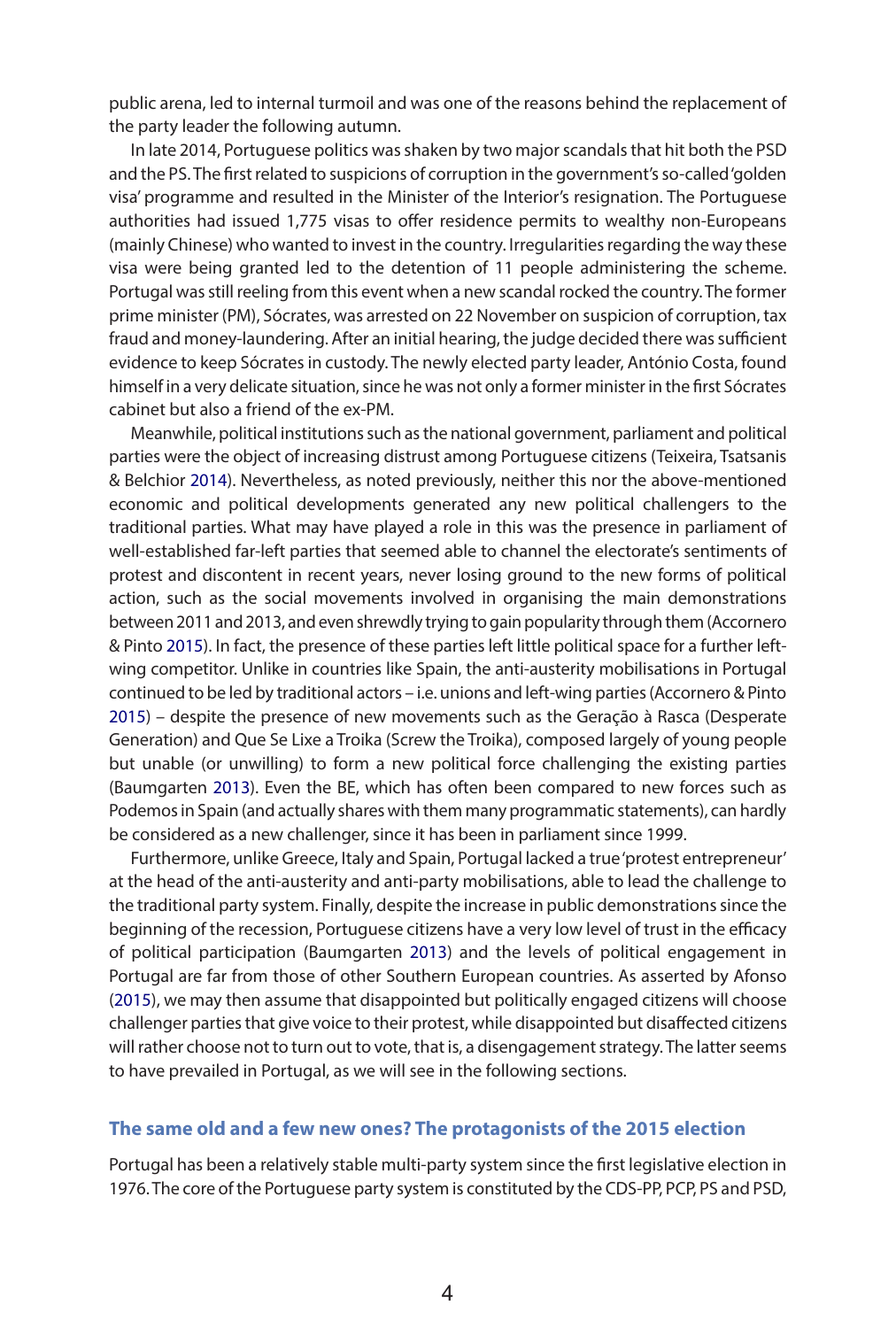which have been around since (at least) 1974, but also BE, which was able to enter parliament in 1999. The entry of new parties into parliament is very rare, and has never taken place in the twenty-first century. The effective number of parties in parliament has always remained relatively low and the two larger parties – the PS and the PSD – have alternated in the roles of (main) incumbent and main opposition party. Despite having considerable parliamentary representation, both the Communists and the BE were outside the *arco da governação* (arc of government, that is, the group of parties that had governmental experience and/or were willing to take governmental responsibilities) throughout the course of Portuguese democratic history.

Three different types of political forces participated in the 2015 legislative election: four parties or coalitions that already had parliamentary representation; three new/small parties that were seen as having a chance of electing a member of parliament (MP) due to their performance in the 2014 EP election (Freire & Santana-Pereira 2015); and several microparties with little prospect of entering the parliamentary arena. The traditional parties with parliamentary representation are the governing coalition PAF, their main opponent and competitor PS, the far-left BE and the communist/green coalition Coligação Democrática Unitária (Unitary Democratic Coalition – CDU).

As already noted, this had been a difficult term for the incumbents, as they had been forced to take unpopular decisions. The PSD popularity had started falling in november 2011 and, one year later, the polls put the PS in the lead (De Giorgi, Moury & Ruivo 2015). The major accusation against the incumbent was that they had broken promises made to Portuguese citizens in an unprecedented way (Freire 2015).

The situation caused serious frictions even within the governing coalition, the CDS-PP leader and Minister of Foreign Affairs, Paulo Portas, periodically showing his disagreement with Passos Coelho's and the Finance Minister's strong commitment to austerity. Two difficult moments experienced by the coalition stand out. The first, in 2012, followed the announcement of an increase in the social security contribution paid by workers to offset a reduction in the employers' contribution. The decision (subsequently revoked) generated one of the biggest mobilisations ever seen in Portugal (Accornero & Pinto 2015).

But the most critical moment came in July 2013. Following the Finance Minister's resignation, Portas unexpectedly announced he would be leaving the government because he believed the new minister represented continuity in government policies rather than the change he wanted. The country waited with bated breath for the outcome of this extreme action, but in a televised address Passos Coelho said that he would work for a rapid return to stability. Indeed, Portas and his party did not leave the coalition, the government managed to survive and the two parties actually started the long (sometimes challenging) road towards consolidating their alliance, ultimately forming a pre-electoral coalition in both the 2014 EP election and the 2015 legislative election. This decision was taken in order to minimise electoral losses due to their role as incumbents during the implementation of a financial adjustment programme, since the Portuguese electoral system tends to favour larger parties and coalitions (Lijphart 2012). Furthermore, it may be read as a (successful) attempt of the governing parties to come out ahead of the PS, which was running as a lone party: a result that might have been more difficult for the PSD to achieve alone if the two parties had run separately, as they usually did.

As for their main opponent and competitor, José Sócrates led the PS until the electoral defeat of 5 June 2011. He was then replaced by António José Seguro at the extraordinary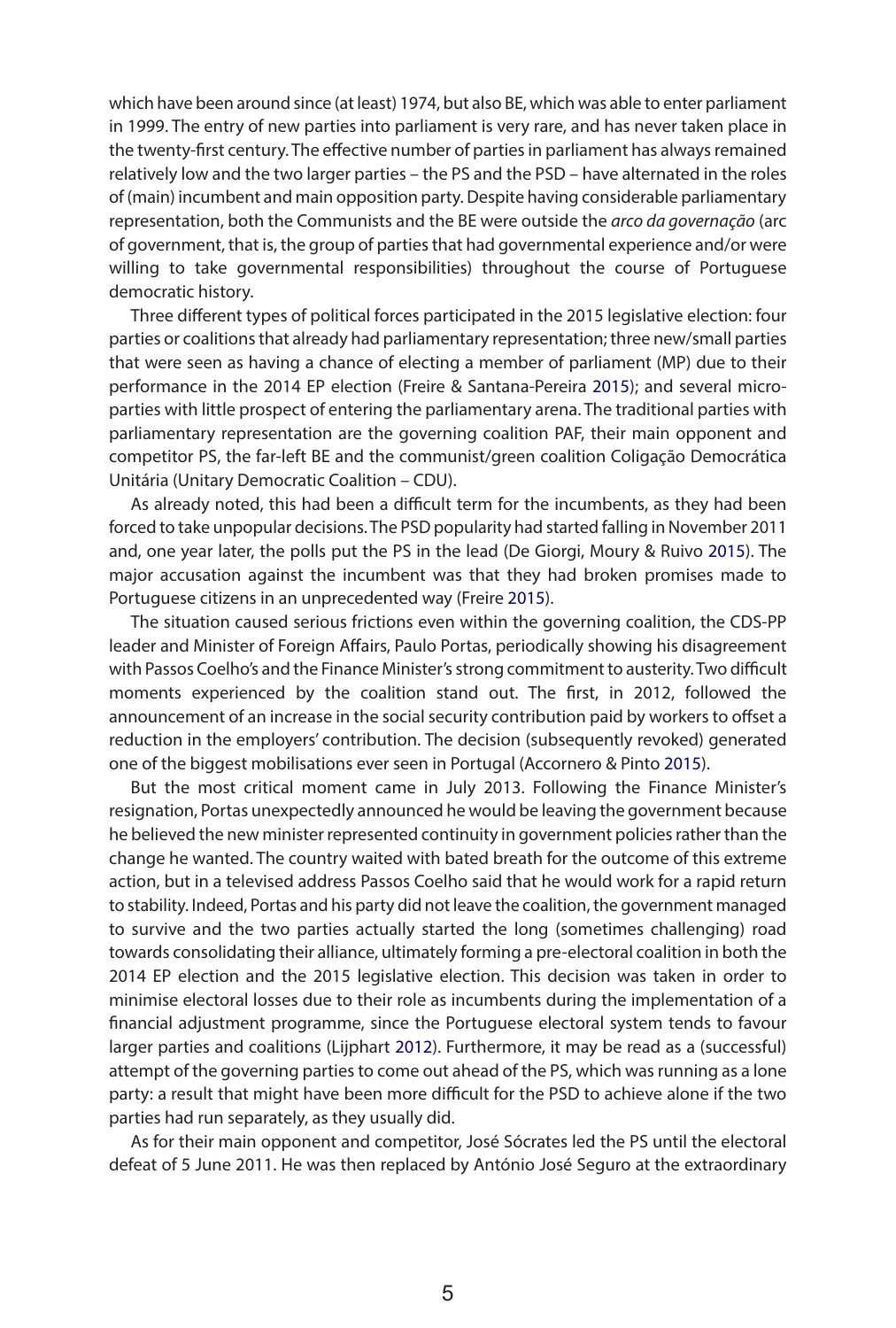party congress in July 2011. However, Seguro's leadership was questioned after the unsatisfactory result of the PS in the 2014 European election and, just two days later, he was officially challenged by the Mayor of Lisbon, António Costa. On September 28, for the first time in its history the PS held primary elections in order to select its PM candidate in the upcoming elections. Costa obtained a clear victory, receiving 67.7 per cent of votes, and became the new PS secretary general two months later.

Seguro had already been criticised for being too soft and ineffective in opposition, although criticisms had apparently more to do with his style than with the party's actual behaviour under his leadership. In fact, legislative data show that the PS was less likely to vote against the government than the other left-wing opposition parties but opposed the executive more than the PSD did in the previous legislature (2009–11), when the PS was the incumbent and the latter the main opposition party. In fact, the PS voted against the government about 40 per cent of the time in the period 2011–14 (De Giorgi & Russo 2015), while the PSD had opposed the initiatives of the second Sócrates cabinet only about ten per cent of the time.

Turning to the far-left parties: the last four years were the most troubled in the short life of the BE (founded in 1999). After the historical result of 2009 (16 MPs elected), the 2011 election was a disaster for the party, which secured only eight parliamentary seats. The party leader resigned one year later and was succeeded by a co-leadership. But this bicephalous model was not very popular and the party's situation was further complicated when the BE lost electoral support in the local (2013) and European elections (2014). In November 2014, a new six-member leadership board was approved with Catarina Martins as the party spokesperson. The charismatic Martins – a 42-year-old actress, elected in 2009 as BE MP in the Oporto district – was able to heal some of the internal conflicts thanks to a strong political vision. The BE obtained noteworthy results in parliament, such as a successful request for the review of the constitutionality of some government proposals; its image also benefited from the parliamentary performance of figures such as the MP Mariana Mortágua, who obtained great visibility after her performance at the parliamentary inquiry following the collapse of Banco Espírito Santo, one of the country's largest banks. Furthermore, the BE engaged in the protests against austerity, the troika and the government; it was always present in the most visible demonstrations, general strikes and union struggles. In short, the BE was on the street and in parliament.

The Communists' road was far less rocky. The PCP was the harshest opponent of the government's policies following the signature of the memorandum (which the party leader, Jerónimo de Sousa, defined as an 'act of aggression') $6$  and it was this that determined its strategy over the last four years. The party refused to have dialogue with the troika and presented three motions of censure to the government in four years. Its strategy was also to attack the PS, seen as sharing responsibility with the government for the bailout and the troika's presence in the country. Despite a fairly old-school traditional ideological discourse, the PCP is a very well-organised party and has a stable electorate. The CDU, a stable electoral alliance between the Communists and the Greens, increased the number of municipalities under its rule in the 2013 local election, and elected three members of the EP (MEPs) in 2014, one more than in the 1999–2014 period (Freire & Santana-Pereira 2015).

To conclude, we should say that these far-left parties were the only ones that clearly opposed austerity and put forward alternative solutions (such as debt renegotiation) in parliament from the signature of the memorandum to the very last day of the campaign.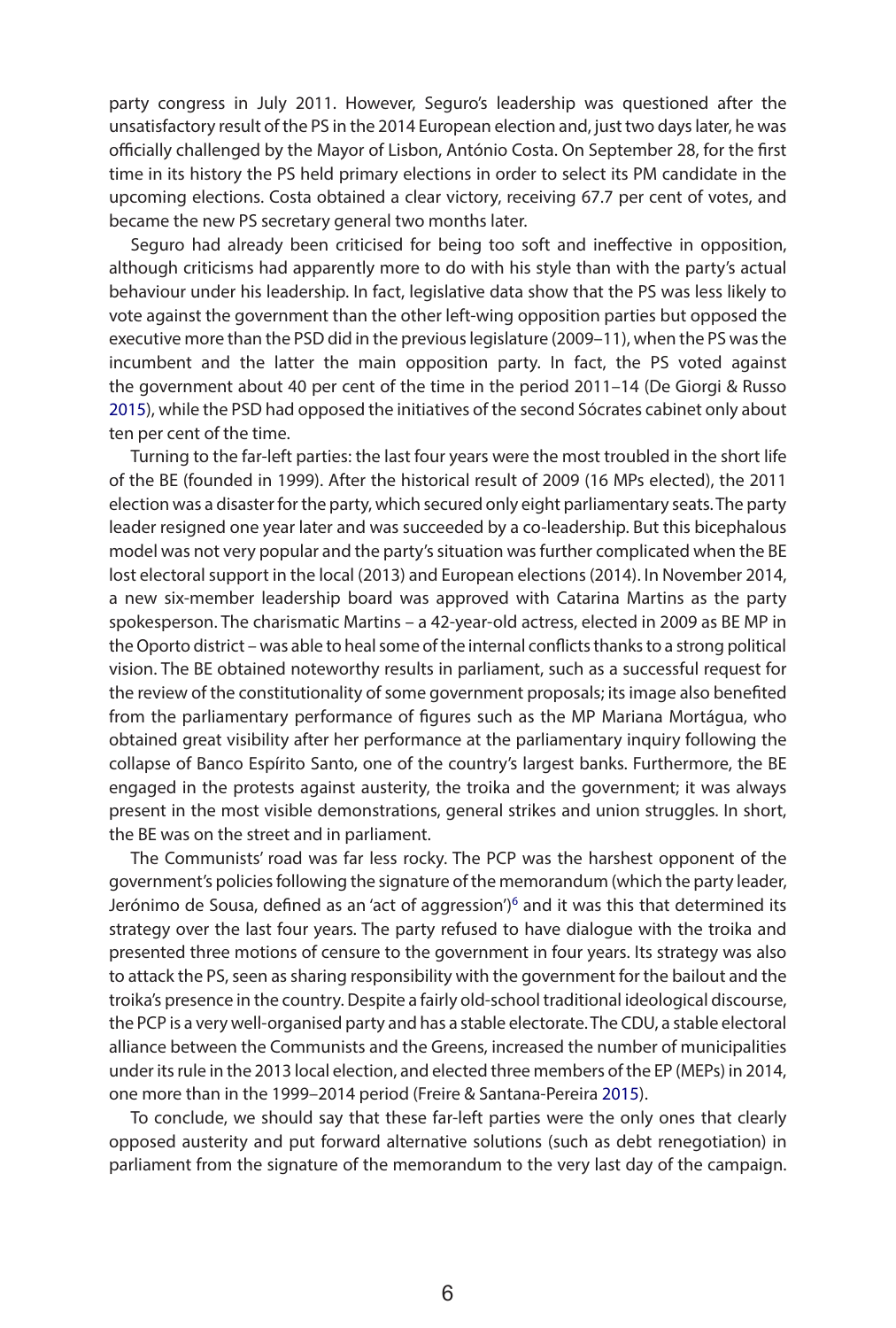Moreover, as they have been in parliament for a long time, they have a higher level of legitimacy in the eyes of the Portuguese electorate vis-à-vis new or smaller left-wing parties adopting the same discourse.

A few notes should also be added regarding three extra parliamentary parties. First, Livre– Tempo de Avançar (Free–Time to Move Forward – L-TDA) was created just before the 2014 EP election. The party secured 2.2 per cent of the votes in May 2014, which was not enough to elect an MEP; however, if these results were to be repeated in 2015, they could lead to the election of an MP in large electoral districts like Lisbon or Oporto. L-TDA is a radical-left party that presented itself as more in favour of an understanding among the left-wing parties (including the PS) than the BE had been until the 2015 election campaign. Second, the Partido Democrático Republicano (Democratic Republican Party – PDR) was created in 2015 by Marinho Pinto, an MEP elected in 2014, with the support of the agrarian micro-party Partido da Terra (Earth Party – MPT) and drawing on popularity stemming from his frequent presence on daytime TV. In ideological terms, the party may be defined as centrist, populist and anti-establishment. Third, Pessoas-Animais-Natureza (People-Animals-Nature - PAN) is a small environmentalist party whose results in the 2011 legislative election granted it the right to receive a state subvention.<sup>7</sup> This allowed the party to conduct an excellent campaign in 2015, aimed at targeting and mobilising its own electorate.

# **Playing the campaign game in austerity's backyard: opinion polls, issues and party positions**

The two main political forces in the Portuguese spectrum (PS and PAF) were facing a close race. Soon after the 2014 European election, the PS experienced a fall in voting intentions (from around 36 to around 33 per cent).<sup>8</sup> However, immediately after Costa replaced Seguro, PS voting intentions reached an average of 37 per cent. Concurrently, the incumbent PSD and CDS-PP were able to attract, on average, around 35 per cent of voting intentions, which means that there was a technical tie with the PS for most of 2015. Things started to change in late September, when voting intentions for the coalition reached almost 40 per cent, while the Socialists ended the campaign with an estimated result of 32 per cent.

These figures are understandable given the feeble signs of economic recovery witnessed in 2014 and their impact on public opinion. The October election would not be a rose garden for the incumbents, since in May 2015 89 per cent of Portuguese described the economic situation of the country as poor, and 54 per cent expressed a similar assessment of their household's financial situation.<sup>9</sup> However, a survey conducted in May-June 2015 showed that 73 per cent of the sample assessed the government's record as good or very good, while only 53 per cent expressed similar positive assessments of the PS as the main opposition party (Belchior & Correia 2015). Moreover, 48 per cent believed that the incumbent's management of the economy was better or much better than that of the PS cabinets between 2008 and 2011 (Belchior & Correia 2015). The weak signs of recovery in 2014 were being reproduced in the quarterly accounts: positive GDP growth rates in the first two quarters of 2015 (0.5 and 0.4 per cent vis-à-vis the previous trimester) and an unemployment rate for April–June 2015 of 11.9 per cent, 1.4 points lower than in 2014.

As for the far left, after a disastrous result in the 2014 European election and a downward trend in its polling results (the estimated vote share in March 2015 was four per cent), in the second half of September the BE showed signs of recovery. Meanwhile, CDU was expected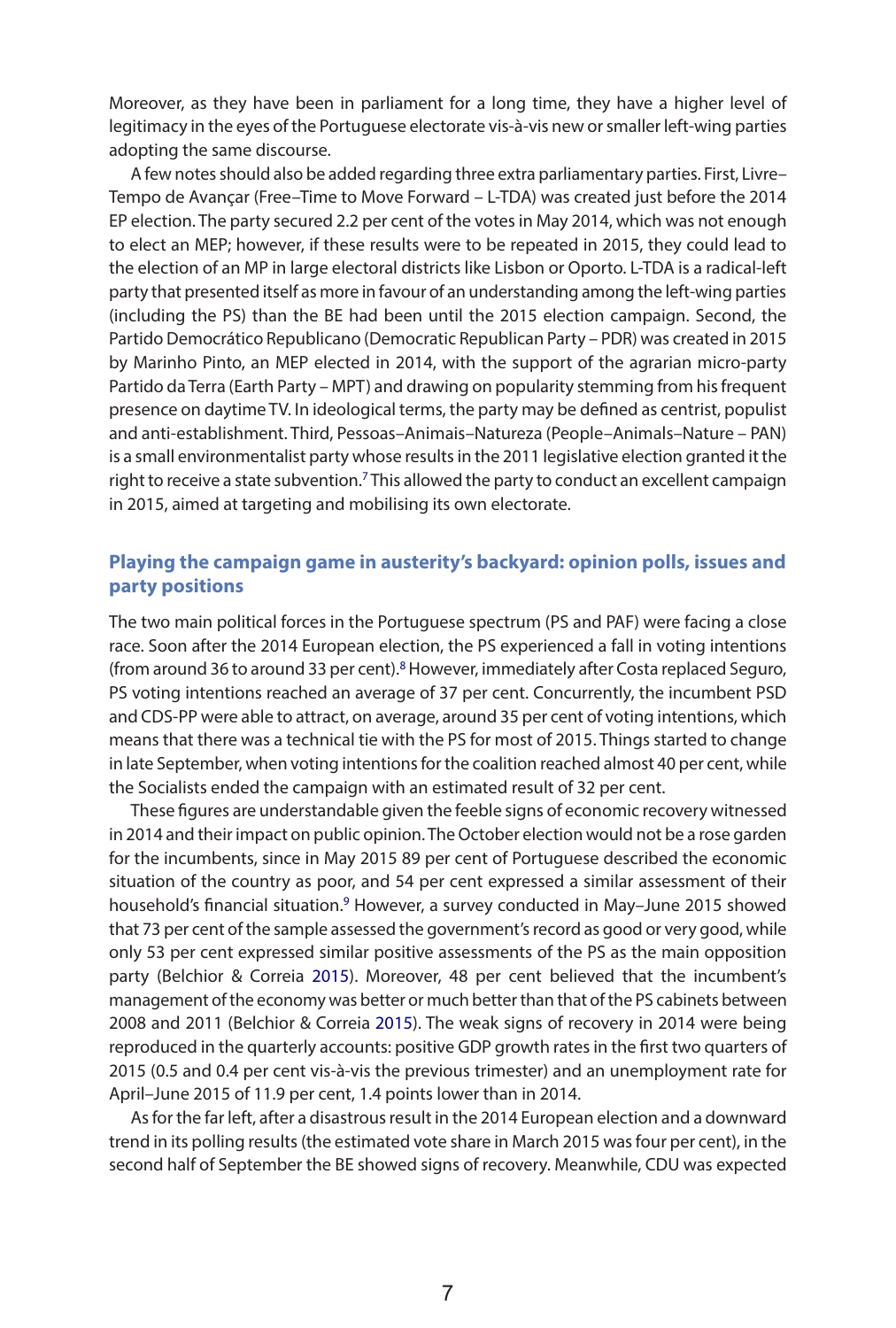to get around nine per cent of the votes, little more than its customary result in first-order elections since 1991 (8–9 per cent). In terms of smaller/new parties, the polls estimated that L-TDA and PDr would receive around two per cent of the votes each.

While the news of the Syrian refugee crisis and the Greek election campaign were echoing in Portugal, the political parties devoted most of their time to the country's economic situation after four years of austerity policies. Political strategy was also a hot topic: various possible post-election scenarios were discussed in a context in which it was not clear whether the Socialists would win the election or come second to PAF, but in which none of these parties seemed to be able to secure a majority of MPs. The history of Portuguese democracy would suggest that one of these two parties would support a minority government headed by the other. However, the specific context of the 2015 election – namely the austerity record of the PSD and CDS-PP cabinet and a newfound openness from left-wing political elites towards collaboration – made several other scenarios plausible, including an understanding between the Socialists and the far left. In early 2015, only L-TDA maintained that the extreme left should be open to forming a coalition with the Socialists under pro-European stances, in order to defeat the forces of austerity. CDU and BE initially discarded this idea, but in the weeks preceding election day it became attractive in their leaders' eyes. In a debate between Catarina Martins and António Costa (17 September), Martins stated her availability to reach an understanding with the Socialists after the election, under certain conditions. At the same time, the Communists gave signs of being available to take governmental responsibilities – a true novelty in the Portuguese context.

During the campaign, the incumbents and the PS exchanged accusations about who was responsible for the bailout. The PAF strived to communicate that their measures had worked, since the country had achieved a clean exit from the adjustment programme, and some austerity measures could be consequently relaxed, though gradually, during a second mandate under their rule. Also, they stressed that the results achieved could be endangered if the Socialists, pictured as prone to overspending, got back in power. One of PAF's most important policy proposals was a reform of social security, an urgent matter in a country where the demographic situation is endangering the long-term sustainability of pension schemes.

At the same time, the PS tried – not always successfully – to detach itself from the second Sócrates cabinet (2009–11) and the Sócrates arrest scandal, as well as to be seen as a reliable alternative to the current government and the far left (in fact, their manifesto was entitled *Alternativa de Confiança* [Trustworthy alternative]). The party presented itself as deeply committed to the European project and goals (since PS was not Syriza, as Costa argued more than once) and both able and willing to turn the page of austerity by relaxing the painful measures approved in the previous term at a faster pace than that proposed by the incumbents. To the left, the BE, CDU and L-TDA called for the restructuring or renegotiation of the sovereign debt, highlighted the deep scars that austerity had left in Portuguese society and maintained that workers' rights and incomes should return to pre-bailout levels.

While Portugal's EU and eurozone membership were not hot topics during the campaign, they were a divisive issue for the far left (Table 1). CDU is the only blatantly Eurosceptic political force in parliament: according to the Communists and Greens the EU has harmed the country and Portugal should consider a scenario of eurozone exit. In turn, both BE and the relevant new players in the campaign (PAn, L/TDA, PDr) have mixed feelings about the EU. In general terms, these parties maintain that EU membership can be a good thing, but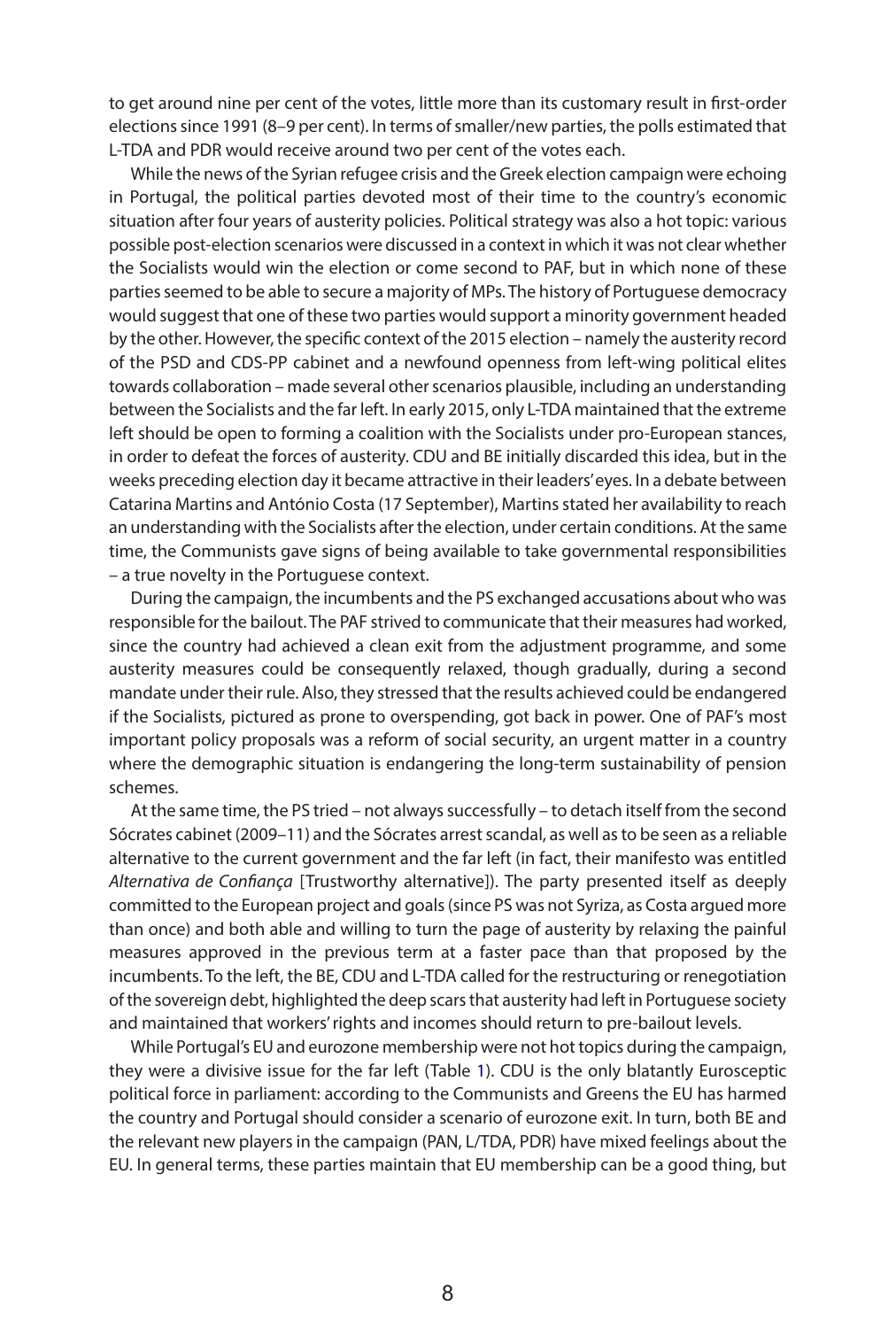| Table 1. Positions of the main Portuguese political parties regarding European membership and the |  |  |  |  |
|---------------------------------------------------------------------------------------------------|--|--|--|--|
| euro in 2014–15.                                                                                  |  |  |  |  |

| Party/Coalition      | Position on EU membership (Is it a<br>good thing for Portugal?) | Position on the euro (Should<br>Portugal leave the eurozone?) |
|----------------------|-----------------------------------------------------------------|---------------------------------------------------------------|
| PAF (PSD and CDS-PP) | Agrees                                                          | <b>Disagrees</b>                                              |
| Pς                   | Agrees                                                          | <b>Disagrees</b>                                              |
| CDU (PCP-PEV)        | <b>Disagrees</b>                                                | Agrees                                                        |
| <b>BE</b>            | Mixed                                                           | Tends to disagree                                             |
| PAN                  | Mixed                                                           | <b>Disagrees</b>                                              |
| L-TDA                | Mixed                                                           | Tends to disagree                                             |
| <b>PDR</b>           | Mixed                                                           | Tends to disagree                                             |

Sources: Vaas *euandi* (http://euandi.eu/); *EUVOX 2014* (www.euvox2014.eu); *Bússola Eleitoral* (www.bussolaeleitoral.pt); Fernandes & Santana-Pereira (2014).

Note: Since the PDR leader was the main candidate in the MPT's lists in the 2014 EP election, the PDR position also takes into account the positions on the EU and the euro expressed by the latter party in 2014.

that its current format has caused harm to Portugal (and other countries); therefore, European institutions need to be reformed and current agreements discussed. Also, most of these parties do not support leaving the euro, finding the solution to Portugal's current financial woes in debt restructuring, or a renegotiation of the eurozone rules. At the same time, both PS and PAF kept declaring that EU membership was (and had been) good for Portugal and that leaving the euro was not an option (Table 1).

A voting advice application (VAA) – *Bússola Eleitoral 2015* – prepared by a team of political scientists from the University of Lisbon was aired in early September. On the basis of programmatic documents and other materials, the parties were placed in a political space shaped by two orthogonal dimensions: socioeconomic left vs. right (i.e. preferences about the state's role in the economy) and traditionalism/nationalism vs. libertarianism/ cosmopolitarianism (covering positions about lifestyle, environment and European integration). Interestingly enough, most parties were located in the left-libertarian/ cosmopolitan quadrant (even though PS was closer to the centre-left and the Communist positions were less libertarian than those of the new left), while the coalition PAF was depicted as centre-right and as more traditionalist/nationalist than libertarian/ cosmopolitarian. The PDr was placed almost at the intersection of these two dimensions.

Four issues discussed during the summer and analysed by the VAA warrant special attention. Should the sovereign debt be restructured? Was austerity necessary? Should government spending be cut in order to tackle the budgetary deficit problem? Did the implementation of the MoU harm the country? In most cases, there was a strong division between the incumbents and the smaller far-left parties (CDU, BE, L-TDA), while the PS often adopted a moderate stance (Figure 1). For instance, while the far-left parties declared that the sovereign debt could not be paid as it is and should be restructured, PAF strongly rejected this idea and the Socialists were open to debt restructuring if the process stemmed from a Europe-wide agreement. Also, whereas the extreme left absolutely rejected austerity, the Socialist position was less categorical. Meanwhile, PAF maintained that frugality and measures of austerity were still inevitable, albeit to a lesser extent than in previous years. Third, the far left completely agreed that the implementation of the MoU was deleterious for Portugal, while the Socialists were less vehement in their support of this assertion and the incumbents strongly rejected it. Lastly, the PS was aligned with PAF in defending the need to cut state spending in order to solve the budgetary deficit issue. In contrast, the far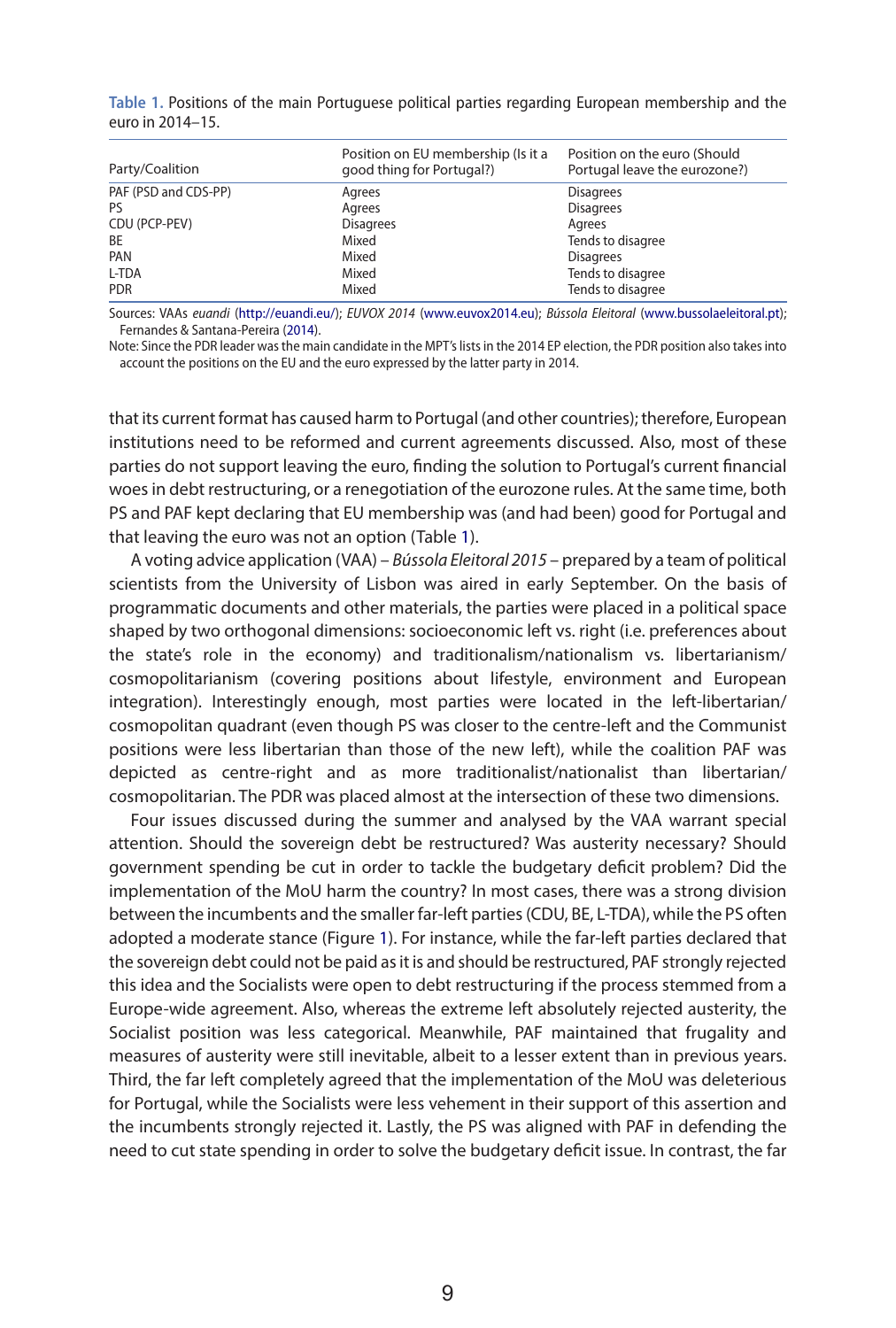#### Portugal's sovereign debt should be restructured



Troika's MoU was bad for Portugal







Cutting State spending is a good way to solve the budgetary deficit problem



**Figure 1.** positions of the main Portuguese parties on economic and financial issues. Source: Lobo, Santana-Pereira & Sanches (2015).

Note: These graphs were built with data retrieved from the VAA Bússola Eleitoral 2015 (Electoral Compass 2015), designed by a team of political scientists from the Institute of Social Sciences, University of Lisbon. The VAA used data on party manifestos, party programmes, leader interviews to the press and other kinds of party-related content in order to compute party positions on several relevant topics. Each figure positions the parties according to their stances on a specific issue. Each circular grey line composing the spider web represents a position on a scale from 1 (party completely disagrees with the sentence) to 5 (party completely agrees with the sentence). therefore, in general terms, the wider the polygon formed by the parties' positions (represented by a thick black line), the wider is the agreement regarding that specific sentence in the party system, and vice versa. also, the more distant a party is from the centre of the spider web, the higher is its level of agreement with the sentence. For the sake of parsimony, we only include parties with parliamentary representation and micro parties that were relevant during and after the election campaign.

left absolutely rejected that the problem would be solved through cuts in government spending.

A final note on campaigning in the media is due. September was an intense month in political communication terms: several dyadic debates between the leaders of the main parties took place, as well as interviews and appearances on a political satire talk show. The most exciting debates were between Passos Coelho and Costa. The first (9 September) was broadcast live by the three generalist TV networks and watched by 3.4 million citizens (66 per cent of TV viewers that evening).10 The focus was on the past, namely on issues such as who was to blame for the bailout and the performance of the 2009–11 cabinet headed by Sócrates (who had just been moved from prison to house arrest). Costa was believed to have won this debate,<sup>11</sup> which was also described as neither decisive nor enlightening. The second debate (17 September) was transmitted live on radio. This lengthier confrontation was heard by 1.2 million citizens (twice the average audience of the radio stations transmitting it)<sup>12</sup> and this time the party leaders discussed their policy proposals more than past performance. The debate was deemed more informative than the first, and both political pundits and public opinion considered that Passos Coelho came out ahead.<sup>13</sup>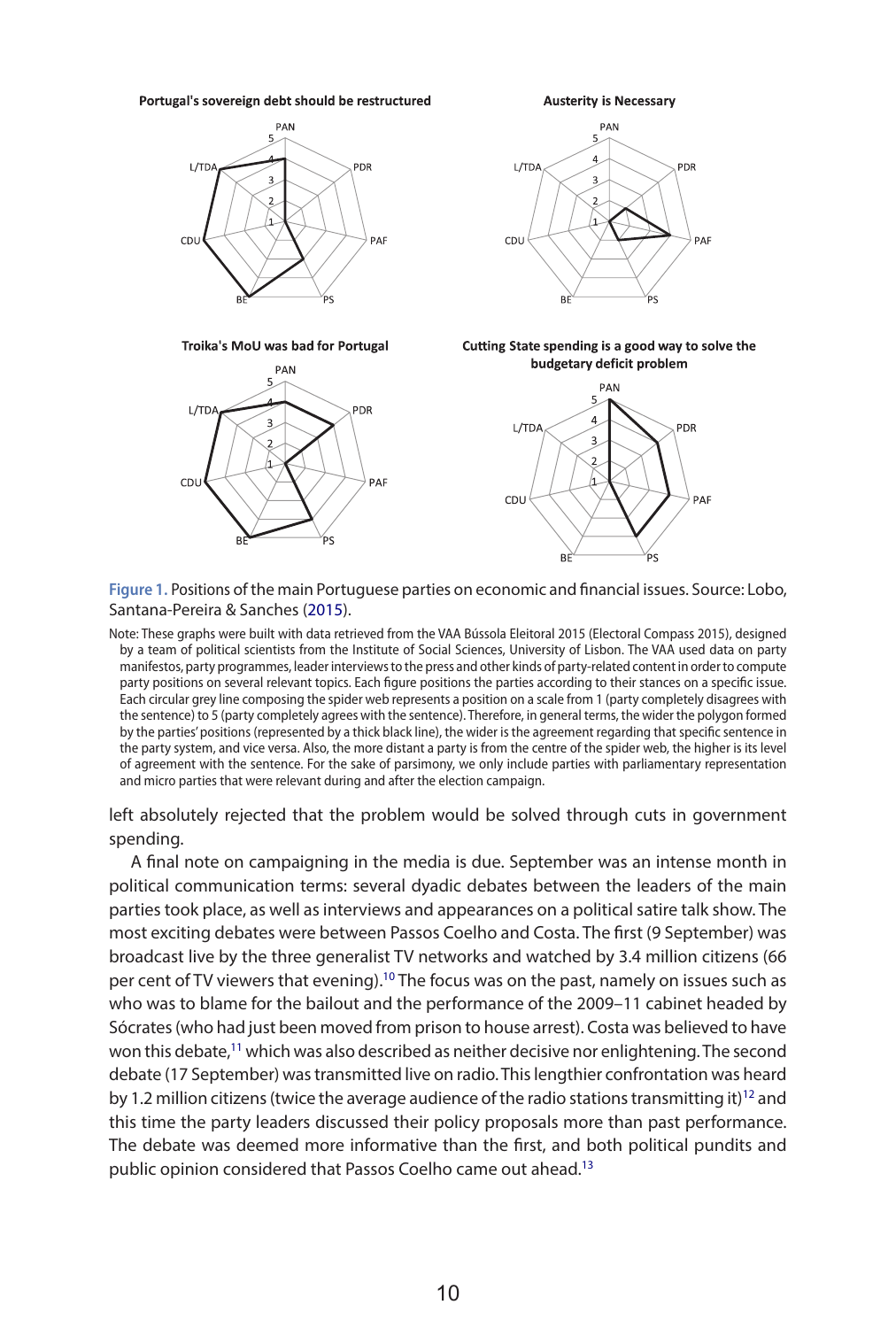# **The election results: first place, second place, who won in the end?**

The 2015 legislative election was not marked by an unequivocal victory of the governing coalition or by an absolute success of its main challenger, the PS. In very simplistic terms, one could argue that both political forces lost this election. Although the incumbents obtained the relative majority of votes, their 38.6 per cent vote share was considerably lower than their 2011 result and their parliamentary strength was substantially reduced (from 132 to 107 in a 230-seat chamber; Table 2). The coalition strategy benefited the PSD more than the CDS-PP: in fact, vis-à-vis the 2011–15 legislature, the current parliamentary groups are 25 per cent smaller in the case of CDS-PP but only 17 per cent smaller in the case of the PSD.

The PS came in second place, unable to capitalise on the negative impact of austerity on the government's popularity. Its vote share (32.3 per cent) was only slightly better than that of 2011 (when the party – then the incumbent – was severely punished), and it secured just 86 parliamentary seats (Table 2). On election night, the PAF leaders reacted to the results as a victory, while Costa took personal responsibility for the unsatisfactory figures but did not resign from the PS leadership.

The extreme-left parties with parliamentary representation had good results. The BE made a comeback by securing more than half a million votes, doubling its share of votes (from five to ten per cent) and electing 11 more MPs. It became the third party in Portugal, surpassing the CDU, whose result was only slightly better than in 2011, with 4,000 more votes and one additional seat in parliament (Tables 2 and 3). One of the most unexpected outcomes of this election was that L-TDA and PDr secured less than half of the vote shares estimated by the polls – 1.1 and 0.7, respectively – while PAn was able to elect one MP in the electoral district of Lisbon (Table 2). The L-TDA result was even lower than that secured by the Maoist microparty Partido Comunista dos Trabalhadores Portugueses–Movimento reorganizativo do Partido do Proletariado (Portuguese Workers' Communist Party–Reorganised Movement of the Party of the Proletariat – PCTP-MrPP). Interesting enough, among these parties, the one

|                | 2015        |       | 2011        |       | Differences (2015-11) |       |
|----------------|-------------|-------|-------------|-------|-----------------------|-------|
|                | Vote $(\%)$ | Seats | Vote $(\%)$ | Seats | Vote $(% )$           | Seats |
| $PSD + CDS-PP$ | 38.6        | 107   | 38.7        | 108   | $-11.8$               | $-25$ |
|                |             |       | 11.7        | 24    |                       |       |
| PS             | 32.3        | 86    | 28.1        | 74    | $+4.2$                | $+12$ |
| <b>BE</b>      | 10.2        | 19    | 5.2         | 8     | $+5$                  | $+11$ |
| CDU (PCP-PEV)  | 8.3         | 17    | 7.9         | 16    | $+0.4$                | $+1$  |
| PAN            | 1.4         |       | 1.0         |       | $+0.4$                | $+1$  |
| <b>PDR</b>     | 1.1         |       |             |       |                       |       |
| PCTP-MRPP      | 1.1         |       | 1.1         |       | $\mathbf{0}$          |       |
| L-TDA          | 0.7         |       |             |       |                       |       |
| Others         | 2.6         |       | 2.2         |       | $+0.4$                |       |
| Blank          | 2.1         |       | 2.7         |       | $-0.6$                |       |
| Null           | 1.7         |       | 1.4         |       | $+0.3$                |       |
| Total          | 100         | 230   | 100         | 230   |                       |       |
| Turnout        | 55.9        |       | 58.1        |       | $-2.2$                |       |

**Table 2.** official results of the 2015 and 2011 legislative elections in portugal: vote shares and seats.

Sources: Ministry of internal affairs (www.mai.pt).

Notes: In 2011 PSD and CDS-PP ran as separate parties; in 2015, they ran as the PAF coalition in mainland Portugal and the two electoral districts for national citizens living abroad (Europe and Rest of the World) but as separate parties in Madeira and Azores (where CDS-PP formed a coalition with the monarchist micro-party PPM [Partido Popular Monárquico – People's Monarchist Party]). The figures for 2015 are the sums of the votes and seats gathered by both parties under these three electoral arrangements.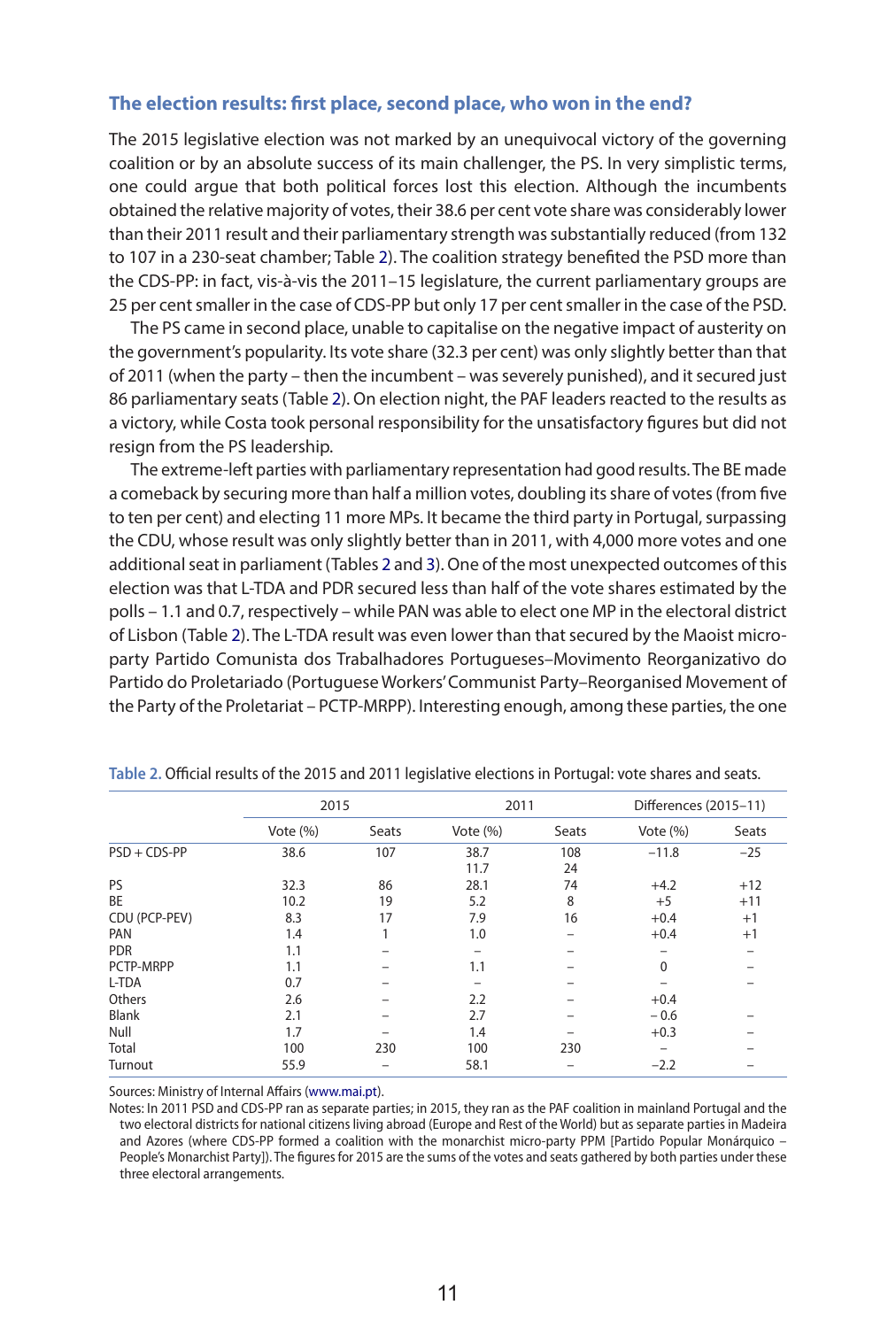that entered parliament (PAn) was the most unlikely to do so if one were to judge by the lack of media coverage and the popularity of its leader. This shortcoming was overcome via a very smart campaign based on online tools and aimed at securing the electoral support of its small but engaged electorate.

Never before in the history of Portuguese democracy had turnout in a legislative election been so low. The abstention rate was around 44 per cent (vis-à-vis 42 per cent in 2011), i.e. almost half of the registered voters. The official abstention figure may be partly attributed to the fact that the economic crisis had led to an indeterminate but presumably high number of national citizens leaving the country. While some may not have registered in their new electoral district and thus increased the abstention figures in their former district, others experienced difficulties in voting abroad.<sup>14</sup> Some observers claim that there may be almost 900,000 'phantom voters' (registered but unable to vote in their constituency because they are deceased or registered twice because they had registered to vote elsewhere after having moved to a new district). In fact, in 2014 the estimated resident adult population was 8.8 million, while the electoral roll for 2015 included 9.7 million citizens. The removal of these phantom voters would lower the abstention rate to 38 per cent<sup>15</sup> – still overwhelmingly high.

Using abstention as an indicator of exit and vote for the far-left or extra-parliamentary parties as signs of voice (Hirschman 1970), we could argue that in 2015 the number of Portuguese citizens opting for exit (i.e. abstaining) was overwhelming (more than four million) and higher than in 2011 (+239,000), while those opting for voice constituted a smaller group (1.37 million), although again slightly bigger than in 2011 (980,000). This rise in voters opting to exert their voice is due to the increase in voting both for the established far left and for extra-parliamentary parties (Table 3).

Broadly speaking, these election results represent a shift to the left in Portugal. The leftwing parties PS, BE and CDU secured 54 per cent of the seats in parliament, vis-à-vis 44 per cent in the previous legislature. They also represent a trend towards a smaller electoral weight of parties with governmental experience (PSD, CDS-PP and PS). In fact, those three parties taken together secured only 71 per cent of the votes, the lowest figure since 1985 and the third lowest in four decades of legislative elections in Portugal. Just four years earlier, they

|                           | 2015  | 2011  | Differences (2015-11) |
|---------------------------|-------|-------|-----------------------|
| $PSD + CDS-PP$            | 2,086 | 2,160 | $-728$                |
|                           |       | 654   |                       |
| PS                        | 1,748 | 1,568 | $+180$                |
| BE                        | 551   | 289   | $+262$                |
| CDU(PCP-PEV)              | 446   | 442   | $+4$                  |
| Total parliamentary       | 4,831 | 5,113 | $-282$                |
| PAN                       | 75    | 58    | $+17$                 |
| <b>PDR</b>                | 62    |       | $+62$                 |
| PCTP-MRPP                 | 60    | 63    | $-3$                  |
| L-TDA                     | 39    |       | $+39$                 |
| Others                    | 139   | 127   | $+12$                 |
| Total extra-parliamentary | 375   | 248   | $+127$                |
| <b>Blank</b>              | 113   | 148   | $-35$                 |
| Null                      | 90    | 80    | $+10$                 |
| Turnout                   | 5,409 | 5,589 | $-180$                |
| <b>Registered Voters</b>  | 9,683 | 9,624 | $+59$                 |
|                           |       |       |                       |

**Table 3.** Vote distribution in the 2015 and 2011 legislative elections in portugal (in thousands).

Source: Ministry of internal affairs (www.mai.pt).

Note: The figures are rounded. See also Table 2's notes.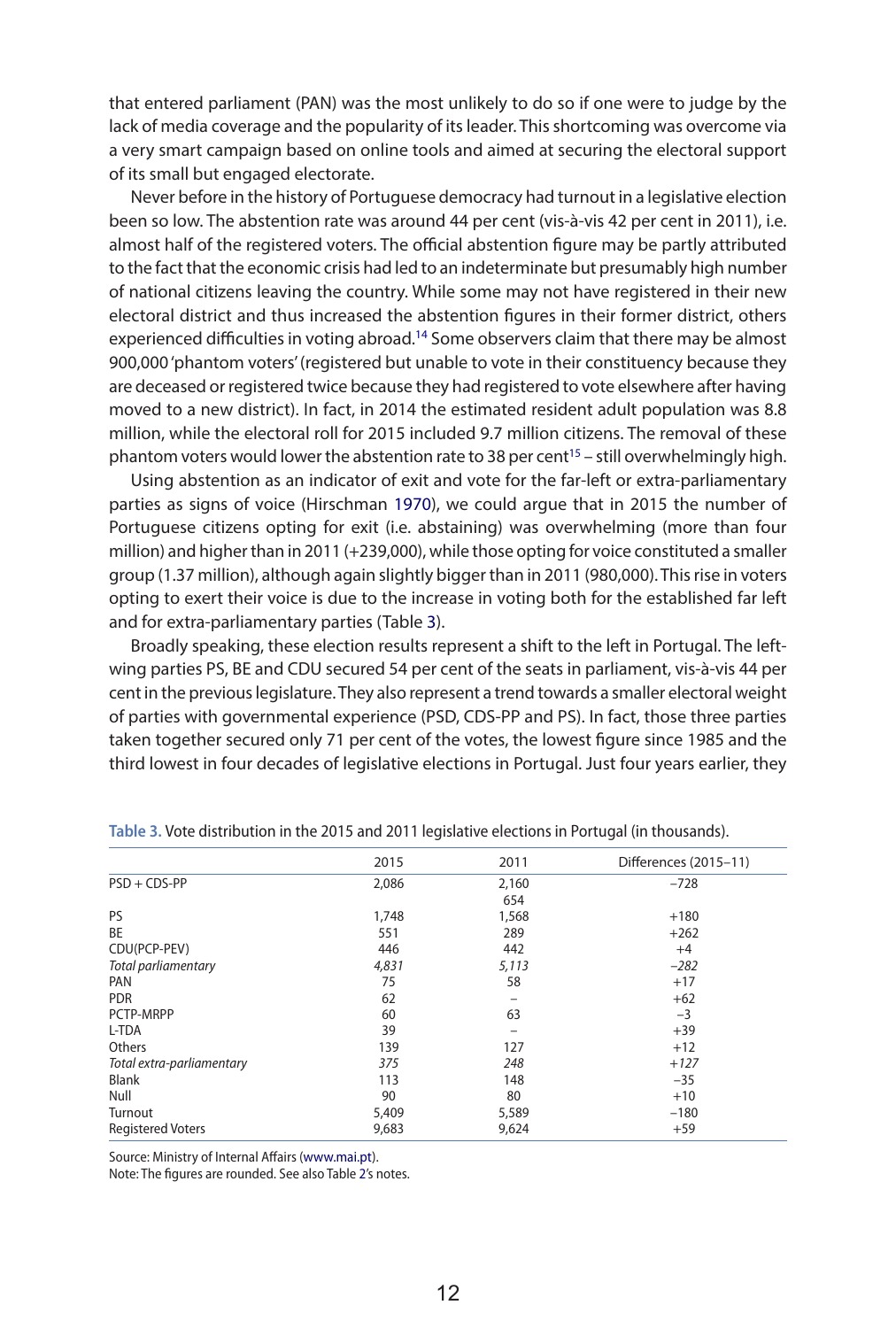gathered more than 78 per cent of the votes. This phenomenon is linked to the exponential electoral growth of the BE and an increase in extra-parliamentary party voting (from 4.3 per cent in 2011 to 6.9 per cent in 2015) (Tables 2 and 3). This growth allowed a new political party (PAn) to enter parliament.

In spite of these minor shifts, the election results offer additional evidence of the Portuguese party system's resilience, which was already a distinctive feature of the country in the subset of crisis-stricken and/or bailed-out European peripheral democracies (Bosco & Verney 2012): the main parties not only survived the severe economic crisis and the bailout but also the hard austerity measures implemented thereafter. Although they had disappointing results at the polls, none of the parties that signed the bailout agreement suffered overwhelming losses in electoral support vis-à-vis 2011, including the incumbents that had implemented austerity measures in the preceding four years.

### **The long(est) process of government formation**

Given these election results, numerous post-electoral scenarios, some of them completely new, were possible. In fact, on the one hand, a coalition had never governed without an absolute majority in parliament; on the other, the PS had never formed a government with the parties on its left. The aftermath of the election constituted a brand new scenario in Portuguese politics in which the President of the Republic, Cavaco Silva, played a crucial role. Indeed, due to the semi-presidential nature of the Portuguese political system, the decision of whom to appoint as PM in light of the election results and after meeting all parliamentary groups lies with the president (for a description of the formal rules surrounding government formation in Portugal, see Fernandes [2016]). Moreover, due to the specific timetable of this legislative election and the following presidential election (scheduled to occur in January 2016), a new electoral contest (which was believed to be Cavaco's favourite solution if the PAF government were to be rejected by parliament) could not be called before the spring of 2016.

A few days after the election, it became clear that an agreement between PAF and the PS in support of a minority government led by Passos Coelho was unlikely. However, an agreement between the Socialists and the far-left parties allowing the formation of a minority government headed by Costa had been only superficially mentioned by the smaller parties in September and had never been on the party agendas before the campaign. In spite of that, after a series of meetings with the PAF leaders, as well as consultations with the far-left parties, Costa decided not to support or participate in a government headed by PAF. Some observers interpreted this as due to fear of the same fate as the Greek socialist PASOK (Πανελλήνιο Σοσιαλιστικό Κίνημα – Panhellic Socialist Movement), which went from 44 per cent of votes in 2009 to less than five per cent in 2015 (Teperoglou, Tsatsanis & nicolacopoulos 2015), partly due to its alliance with the right-wing ND (Νέα Δημοκρατία – New Democracy). Others believed Costa wanted to become PM and would not accept an agreement granting Passos Coelho a second mandate if there was a chance of becoming head of government with the support of the far left.

On 22 October, in a controversial speech to the nation depicting a left-wing government as a dangerous option for the country, the President announced he would nominate Passos Coelho as *formateur*, despite the evident lack of majority and a high chance that the leftwing parties would vote down the government in parliament at the first opportunity. Some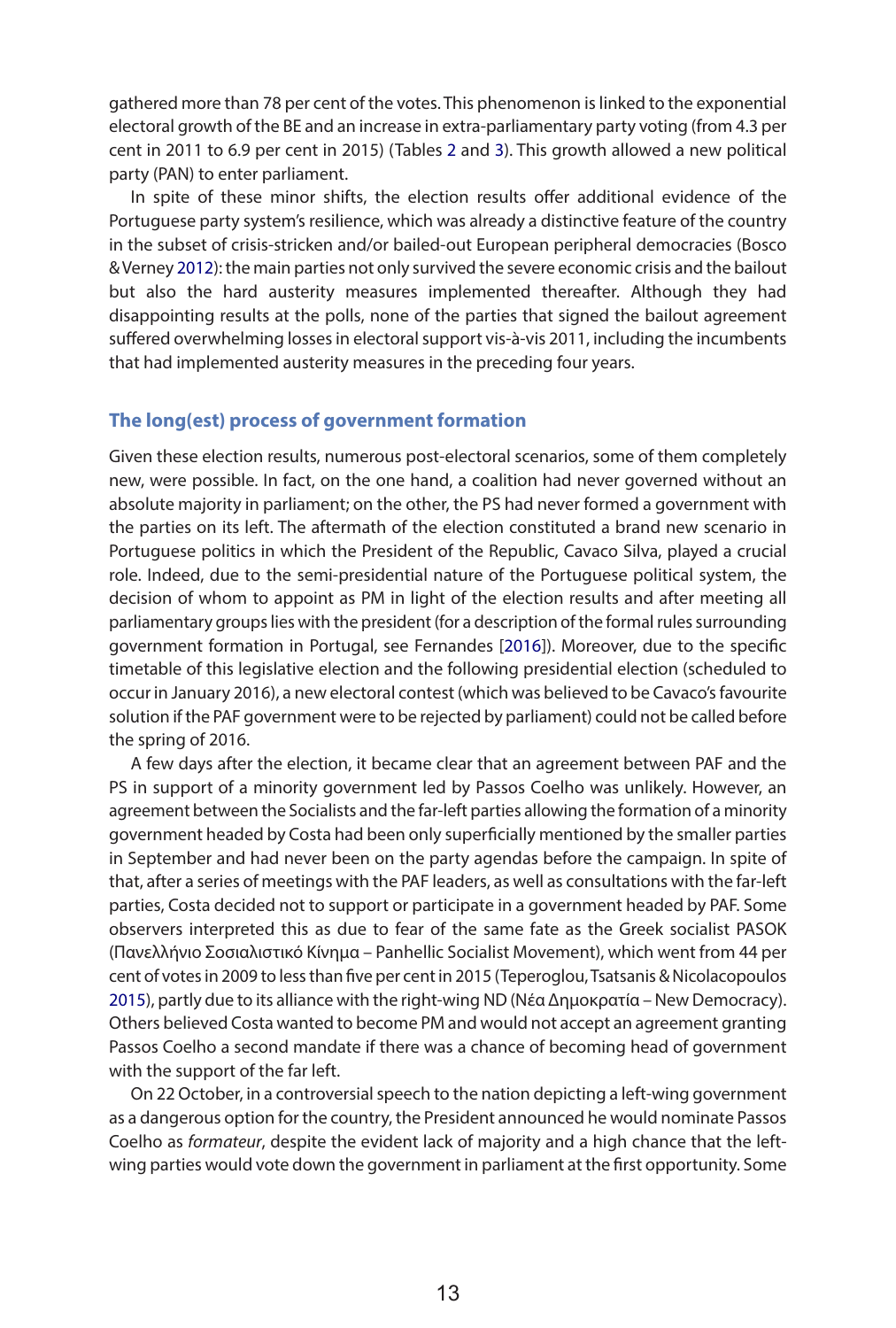saw the presidential speech as encouraging Socialist MPs to oppose their leader and support a second PAF cabinet. There were indeed voices of dissent within the PS, mainly from a few party members who were close to the previous secretary general. However, in mid-november, just 11 days after its formation, the new PAF government fell following a motion of censure voted for by all the left-wing parties, with no dissent within the PS parliamentary group. The right-wing coalition would eventually be dissolved a few days before Christmas; ten days later, Portas announced that he would not run for an additional mandate as CDS-PP leader.

In the days that followed the PAF government's rejection, Costa waited for the President to designate him as PM but Cavaco Silva called a series of meetings with the heads of business associations and trade unions before taking a decision. On 24 november 2015, the President finally appointed Costa, once he had clarified some aspects of his agreements with BE and CDU. Costa thus became the first PM in four decades of democracy to rule with the support of the far left. The PS government programme, revised under the agreement with the far left, includes restoring public sector wage cuts, increasing social benefits and lowering taxes on families and small/medium-size companies, and renegotiating the privatisation of public companies such as the national airline, TAP Portugal. Although, initially, financial markets and rating agencies had feared that such a programme would threaten the country's growth, jobs and fiscal stability, in the days surrounding Costa's appointment the markets actually reacted positively.

The Portuguese arrangements stemming from the 2015 election are close to the idealtype of 'contract parliamentarism', where minority governments formally develop institutionalised relationships with their support parties to an extent that they come close to being majority governments, and the agreement with the parties outside the cabinet is explicit, written, publicly available and formalises more than a short-term or issue-focused understanding (Aylott & Bergman 2004; Bale & Bergman 2006).16

# **Conclusions**

The October 2015 legislative election was the first to take place in Portugal after the adjustment programme resulting from the 2011 bailout came to an end (spring 2014), although austerity continued. Several aspects of the election results are remarkable. First, as in 2011, the party system remained quite stable, with only a small decrease in the number of votes gathered by the mainstream parties and the entry to parliament of one new party – not anti-establishment and electing just one MP. As mentioned above, the explanation for the fact that no new anti-system forces gained considerable electoral relevance, as in Italy and Spain (but not Ireland), may be that protests were mainly and successfully channelled through the far-left parties, i.e. political actors in parliament since 1975 (PCP) and 1999 (BE). Furthermore, the absence of a 'protest entrepreneur' from outside the traditional parties and able to guide an anti-establishment protest that would go beyond the single mobilisations was another relevant factor that may explain the difference between Portugal and its Southern European neighbours. Second, the incumbent coalition responsible for the implementation of austerity measures under the 2011–14 adjustment programme was the most voted-for political force, while the main challenger PS came second and the far left had a significant but not overwhelming increase in its vote shares. We believe that the incumbent coalition may have been successful in convincing a considerable share of the Portuguese electorate that austerity worked and that the economic situation was improving;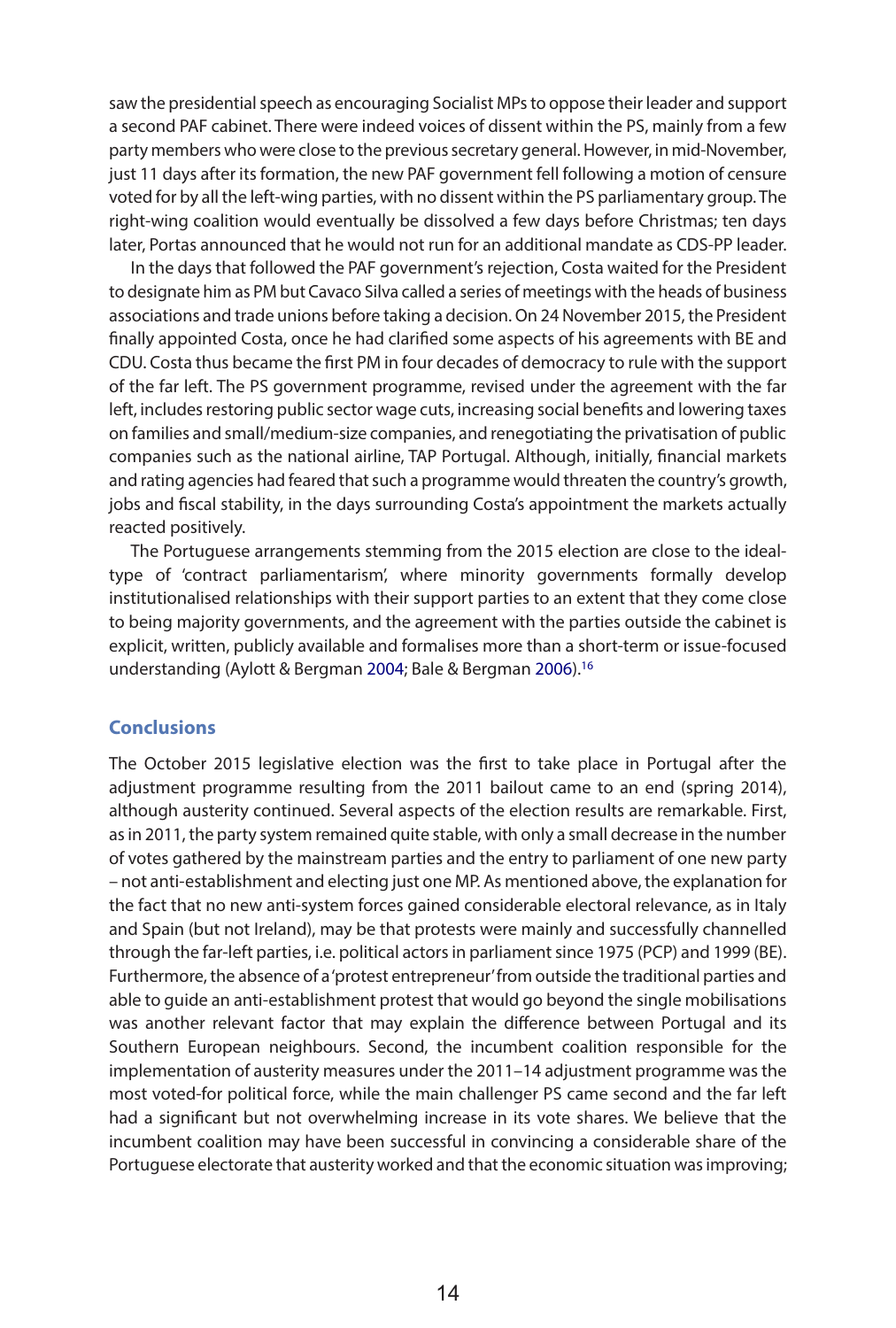the PS and its leader were perhaps unable to persuade enough voters that they were a reliable alternative, especially given their responsibility for the 2011 bailout request; lastly, some of the Portuguese electorate may have preferred to force the left to reach an agreement instead of giving carte blanche to the PS alone. Third, this election led to the first PS minority government with the support of the far left in parliament – the first in four decades of democratically appointed governments.

However, the significance of the 2015 legislative election goes way beyond Portugal's borders. After all, this was the first of a series of three general elections taking place in European crisis-stricken countries after an adjustment programme had ended without the need of a second adjustment programme: Portugal in October 2015, Spain in December 2015 and Ireland in February 2016. These elections are different from the Greek elections of January and September 2015, since the Greek bailout continues. Ireland's economic adjustment programme and Spain's support package for bank recapitalisation were both completed in 2013. Interesting enough, in both the Spanish and the Irish elections, the results are somewhat similar to those of the Portuguese election: the right-wing incumbent was the most voted-for political force, but was unable to secure a majority of the seats in parliament, while the main opposition party was not sufficiently rewarded (Ireland) or rewarded at all (Spain). In Spain, indeed, a Portuguese-style arrangement in terms of government formation was actually discussed between the Spanish Socialists and Podemos, but, was never implemented and new elections were scheduled to take place in June 2016.

One of the main lessons to be learnt from the Portuguese election is that incumbents who implement austerity policies under an adjustment programme ending with a clean exit will not necessarily be severely punished at the polls: rather, all parties that have shared government responsibilities in the last few years will be penalised (if in power) or not sufficiently rewarded (if in opposition) by the electorate. The crisis, in short, seems to have deepened the gap between parties 'who govern' and parties 'who represent' (Mair 2011), so that mainstream opposition parties may need to coalesce with other (sometimes new) political forces in order to propose a credible and stable government alternative and turn the page on austerity.

#### **Notes**

- 1. Elisabetta De Giorgi is particularly responsible for the first two sections, José Santana-Pereira for the third and fourth sections, while the introduction, conclusions and fifth section are the result of joint work.
- 2. Title retrieved from the British *Telegraph*, 5 October 2015. The Spanish *El Pais*, Italian *La Repubblica* and American *New York Times* used similar wordings in their depiction of the election results.
- 3. March (2008) describes the BE as a radical-left party and PCP as an extreme-left party; for the sake of parsimony we use the terms 'far left' or 'extreme left' when referring to these two parties collectively.
- 4. Data available from Eurostat (http://ec.europa.eu/eurostat).
- 5. Standard Eurobarometers 76 and 83. These data are available at: http://ec.europa.eu/public\_ opinion/archives/eb\_arch\_en.htm
- 6. r. Gaudêncio & M. J. Lopes, 'O mundo gira, ele resiste. Mas não serà sempre assim', *Publico*, 6 September 2015, available online at: http://www.publico.pt/politica/noticia/o-mundo-giraele-resiste-isto-nao-sera-sempre-assim-1,706,839
- 7. According to Law 19/2003, article 5, point 7, regarding party and campaign financing, in legislative elections parties that are not able to elect representatives but nevertheless gather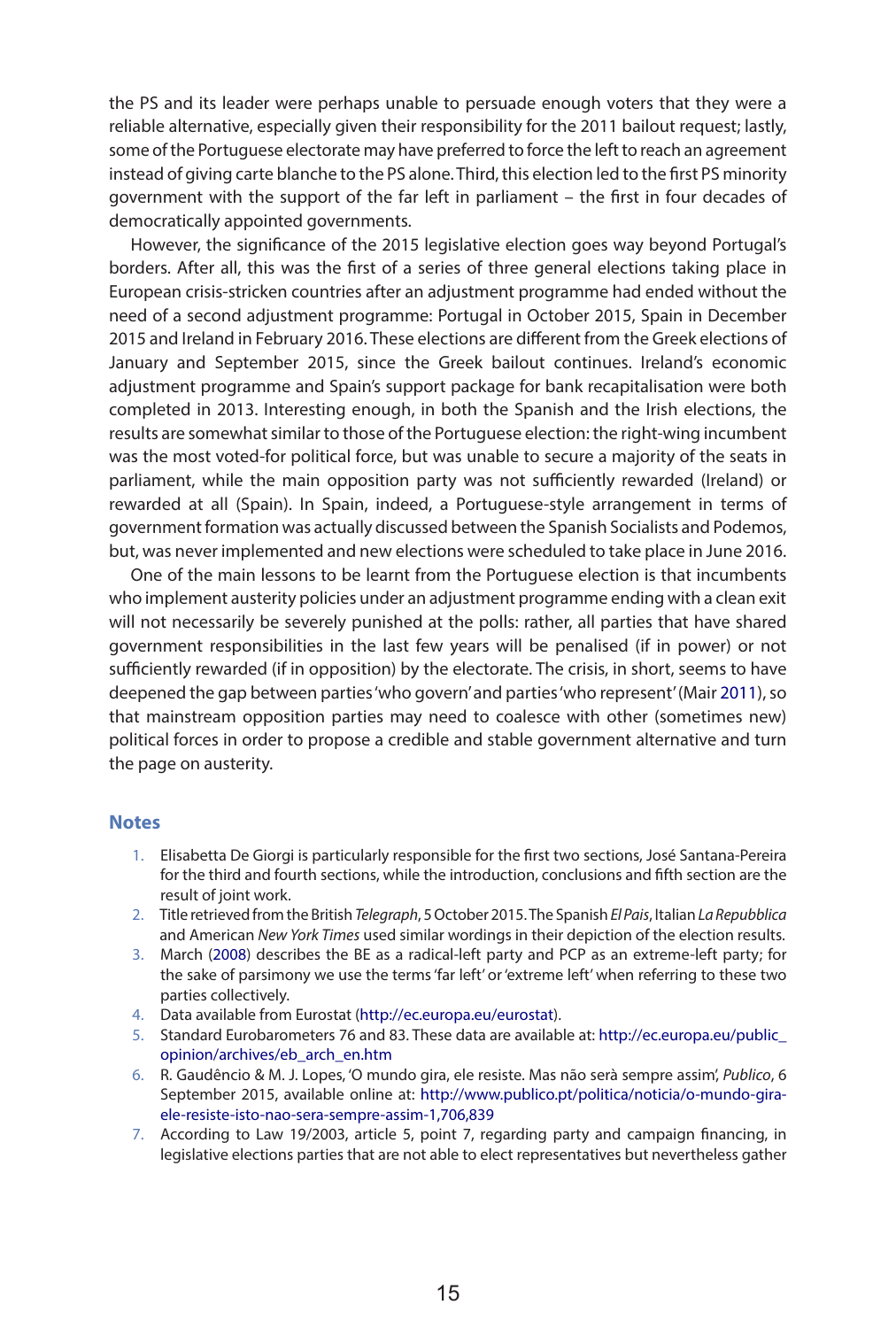more than 50,000 votes may request state subventions. This was the case of PAn in 2011 (around 58,000 votes).

- 8. The poll analysis is based on the data made available by the research project Public Opinion and Sentiment Tracking, Analysis, and Research (POPSTAR), which aggregates and computes estimations of voting intentions based on all the opinion polls published by the media in Portugal. The data are available in the project's website: www.popstar.pt.
- 9. Standard Eurobarometer 83. These data are available at: http://ec.europa.eu/public\_opinion/ archives/eb\_arch\_en.htm.
- 10. 'Debate televisivo entre Passos e Costa com audiência histórica de 3,4 milhões', *Expresso*, 10 September 2015, available online at: http://expresso.sapo.pt/politica/2015-09-10-Debatetelevisivo-entre-Passos-e-Costa-com-audiencia-historica-de-34-milhoes
- 11. Two opinion polls were conducted after the debate by polling companies Aximage and Eurosondagem. Both display the same pattern: the proportion of respondents who consider that António Costa won the debate is greater than that of respondents who claim that Passos Coelho had a better performance.
- 12. 'Histórico: debate Passos/Costa na rádio ouvido por quase 1,3 milhões', *Expresso*, 18 September 2015, available online at: http://expresso.sapo.pt/politica/2015-09-18-Historico-debate-Passos-Costa-na-radio-ouvido-por-quase-13-milhoes
- 13. '8 análises ao debate Passos-Costa', *Observador*, 17 September 2015, available online at: http:// observador.pt/2015/09/17/8-analises-ao-debate-passos-costa/ In terms of public opinion, a poll conducted in the aftermath of the debate reports the following findings: 43 per cent of the respondents believed that Passos Coelho won the debate, against 30 per cent who preferred Costa's performance. The poll was carried out by Marktest and is available at the ErC (Entidade Reguladora para a Comunicação Social - Media Regulatory Authority) website (www.erc.pt).
- 14. 'Petição visa facilitar recenseamento e participação eleitoral de portugueses no estrangeiro', Lusa, 22 November 2015, available online at: http://www.sapo.pt/noticias/peticao-visa-facilitarrecenseamento-e\_565198bf5c2b514f62186ec4
- 15. Data provided by IDEA, 4 December 2015, available online at: http://www.idea.int/vt/ countryview.cfm?id=184.
- 16. The agreements between the PS and the other parties, signed on 10 November 2015, are available online: Agreement PS/BE (http://www.ps.pt/images/imprensa/comunicados\_ ps/20151110\_PS\_BE.pdf); Agreement PS/PCP – the main coalition partner of CDU (http:// www.ps.pt/images/imprensa/comunicados\_ps/20151110\_PS\_PCP.pdf); Agreement PS/ PEV – the other member of the CDU coalition (http://www.osverdes.pt/media/Parlamento/ PosicaoConjuntaPS\_PEV.pdf).

# **Disclosure statement**

No potential conflict of interest was reported by the authors.

### **Funding**

This work was supported by Portuguese national Funds through the Fundação para a Ciência e a Tecnologia (FCT) within the project 'UID/CPO/04627/2013'.

### **Notes on contributors**

*Elisabetta De Giorgi* is a post-doctoral research fellow at the Portuguese Institute of International Relations (IPRI) of the NOVA University of Lisbon (UNL). Her main research interests are parliaments from a comparative perspective, political parties and party systems. She has published in national and international journals such as *Acta Politica*, *Journal of Legislative Studies*, *Journal of Modern Italian Studies*, *Revue Internationale de Politique Comparée*, and *Italian Political Science Review*, among others.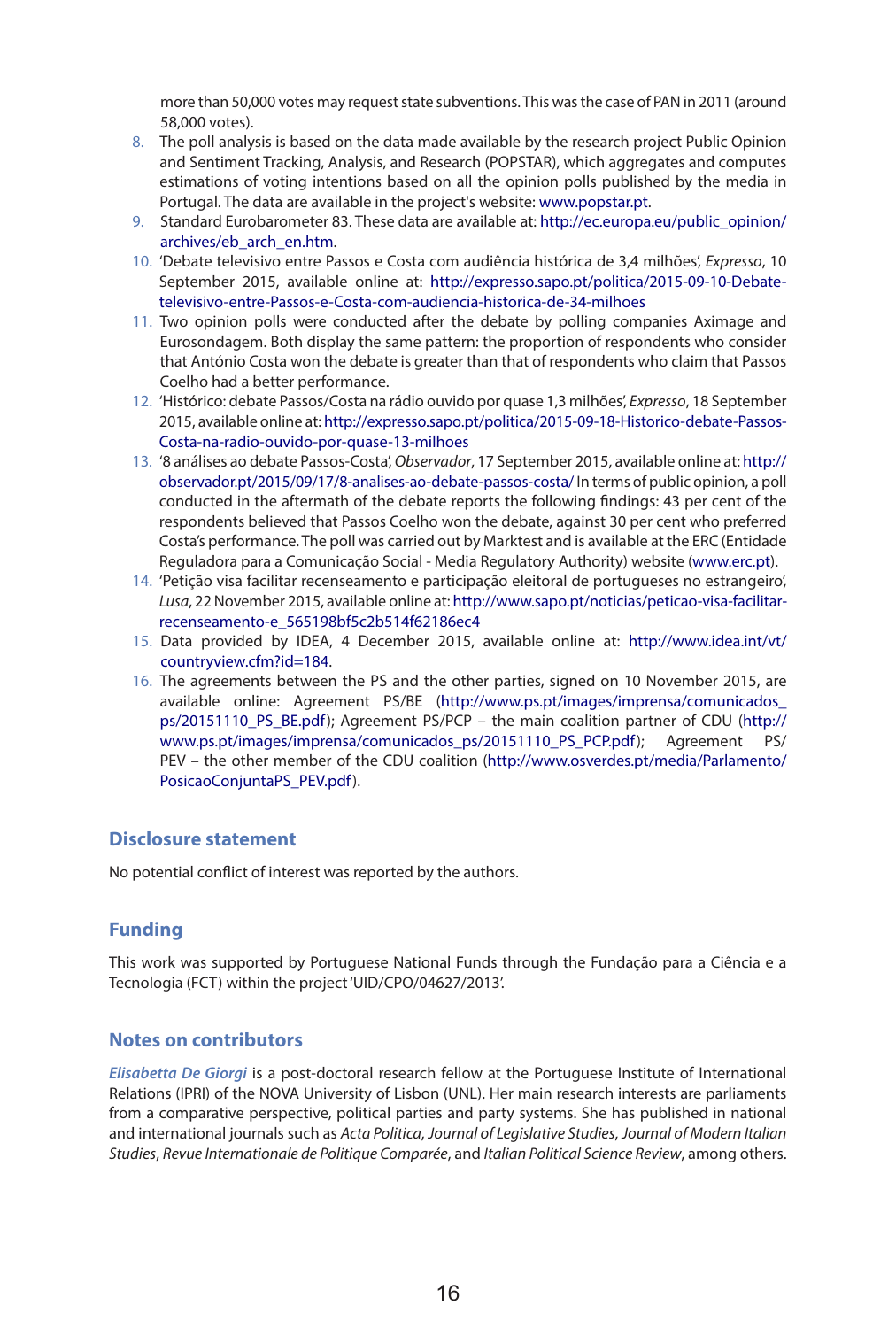*José Santana-Pereira* (PhD in political and social sciences, European University Institute, Florence, 2012), is a post-doctoral research fellow at the Institute of Social Sciences (ICS), University of Lisbon. His research interests comprise elections, public opinion, political attitudes and behaviour, media and politics, and the organisation and effects of political campaigns. His work has been published in journals such as *Electoral Studies* and *South European Society and Politics*.

## **References**

- Accornero, G. & Pinto, P. R. (2015) "Mild mannered"? Protest and mobilisation in Portugal under austerity, 2010-2013', *West European Politics*, vol. 38, no. 3, pp. 491–515.
- Afonso, A. (2015) 'Why the next Portuguese election will not see the surge of a left-wing challenger like Podemos or Syriza', available online at: http://blogs.lse.ac.uk/europpblog/2015/08/25/why-thenext-portuguese-election-will-not-see-the-surge-of-a-left-wing-challenger-like-podemos-or-syriza/
- Aylott, n. & Bergman, T. (2004) 'Almost in government, but not quite: the Swedish Greens, bargaining constraints and the rise of contract parliamentarism', paper presented at the ECPR Joint Sessions, Uppsala, 13-18 April.
- Bale, T. & Bergman, T. (2006) 'Captives no longer, but servants still? Contract parliamentarism and the new minority governance in Sweden and New Zealand', *Government and Opposition*, vol. 41, no. 3, pp. 422–449.
- Baumgarten, B. (2013) 'Geração à rasca and beyond: Mobilizations in Portugal after 12 March 2011', *Current Sociology*, vol. 61, no. 4, pp. 457–473.
- Belchior, A. & Correia, A. (2015) *Panel Survey to the Portuguese population First and Second Waves, Project 'Public Preferences and Policy Decision- Making. A Longitudinal and Comparative Analysis'*, PTDC/IVC-CPO/3921/2012, CIES-IUL and ISCTE –IUL, Instituto Universitário de Lisboa, Lisbon.
- Borghetto, E., De Giorgi, E. & Lisi, M. (2014) 'Government failure, opposition success? Electoral performance in Portugal and Italy at the time of the crisis', Jean Monnet Occasional Papers, No. 5 Institute for European Studies (Malta).
- Bosco, A. & Verney, S. (2012) 'Electoral epidemic: the political cost of economic crisis in Southern Europe, 2010-2011', *South European Society and Politics*, vol. 17, no. 2, pp. 129–154.
- De Giorgi, E. & Moury, C. (2015) 'Introduction: Conflict and consensus in parliament during the economic crisis', *The Journal of Legislative Studies*, vol. 21, no. 1, pp. 1–13.
- De Giorgi, E., Moury, C. & Ruivo, J.P. (2015) 'Incumbents, opposition and international lenders: governing portugal in times of crisis', *The Journal of Legislative Studies*, vol. 21, no. 1, pp. 54–74.
- De Giorgi, E. & Russo, F. (2015) 'The opposition parties' behaviour in Portugal between internal and external challenges', paper presented at the 22nd International Conference of Europeanists, Paris, 8-10 July.
- Fernandes, J. M. (2016) 'The seeds for party system change? The 2015 Portuguese general election', *West European Politics*, vol. 39, no. 4, pp. 890–900.
- Fernandes, J. M. & Santana-Pereira, J. (2014) 'Os programas eleitorais das europeias de 2014: Uma análise preliminar das principais dimensões de competição', *RI: Relações Internacionais*, no. 41, pp. 81-95.
- Freire, A. (2015) 'The condition of Portuguese democracy during the Troika's intervention, 2011-2014: government-opposition, regime support and political trust', paper presented at the 9th ECPr General Conference, Montreal, 26-29 August.
- Freire, A. & Santana-Pereira, J. (2012) 'Portugal, 2011: the victory of the neoliberal left, the defeat of the left', *Portuguese Journal of Social Sciences*, vol. 11, no. 2, pp. 179–187.
- Freire, A. & Santana-Pereira, J. (2015) 'More second-order than ever? The 2014 European election in Portugal', *South European Society and Politics*, vol. 20, no. 3, pp. 381–401.
- Hirschman, A. O. (1970) *Exit, Voice, and Loyalty: Responses to Decline in Firms, Organizations, and States*, Harvard University Press, Cambridge (MA).
- Jalali, C. (2014) 'For whom the bailout tolls? The implications of the 2013 local elections for the Portuguese party system', *South European Society and Politics*, vol. 19, no. 2, pp. 235–255.
- Ladi, S. (2014) 'Austerity politics and administrative reform: the Eurozone crisis and its impact upon Greek public administration', *Comparative European Politics*, vol. 12, no. 2, pp. 184–208.